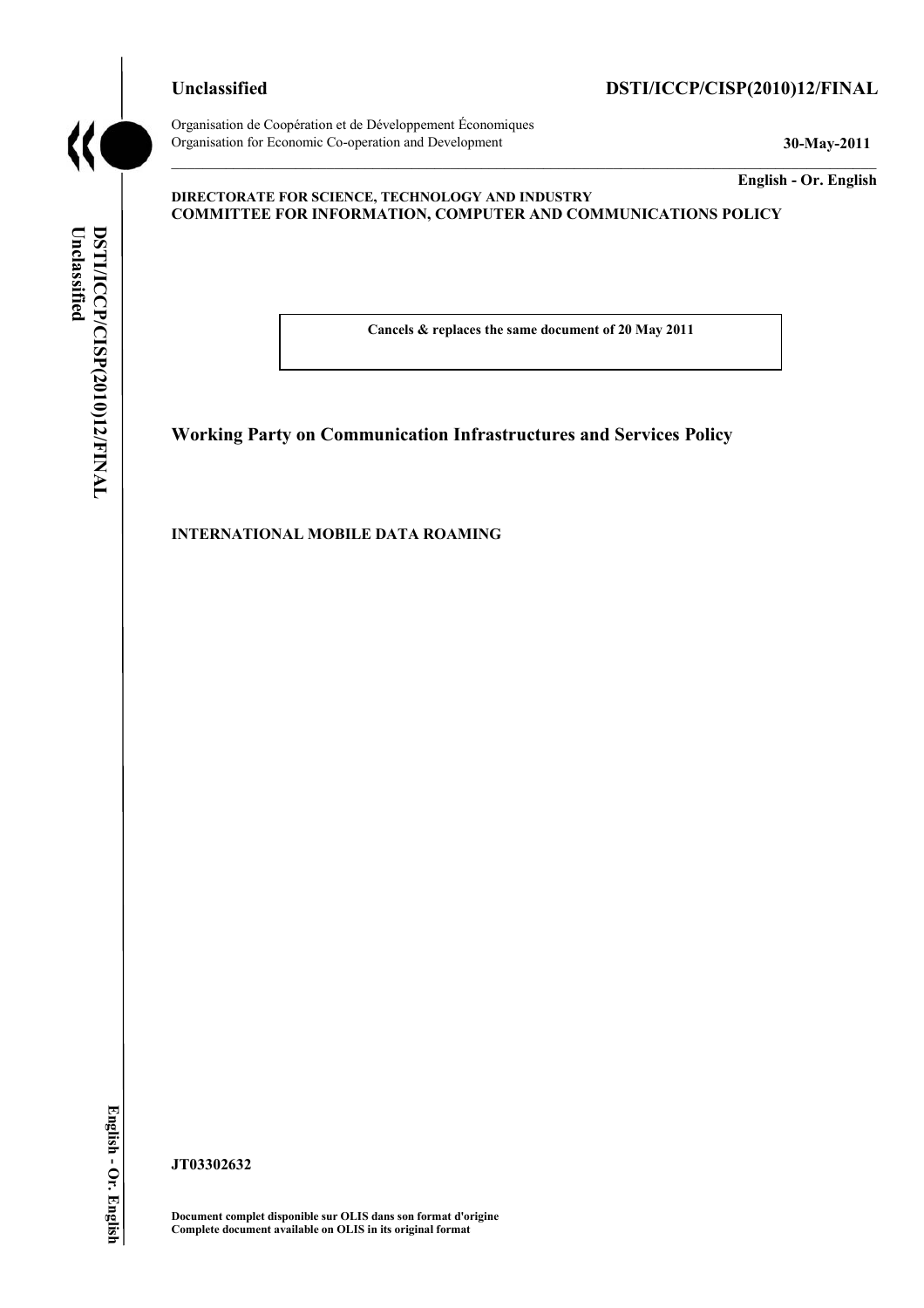### **FOREWORD**

The Working Party on Communication Infrastructures and Services Policy discussed this paper at its meeting in December 2010. The Working Party agreed to recommend the paper for declassification to the Committee for Information, Computer and Communications Policy (ICCP). The ICCP Committee agreed to the declassification of the paper in March 2011.

The paper was drafted by Mr. Agustín Díaz-Pinés, of the OECD's Directorate for Science, Technology and Industry. It is published under the responsibility of the Secretary-General of the OECD.

### **© OECD/OCDE 2011**

2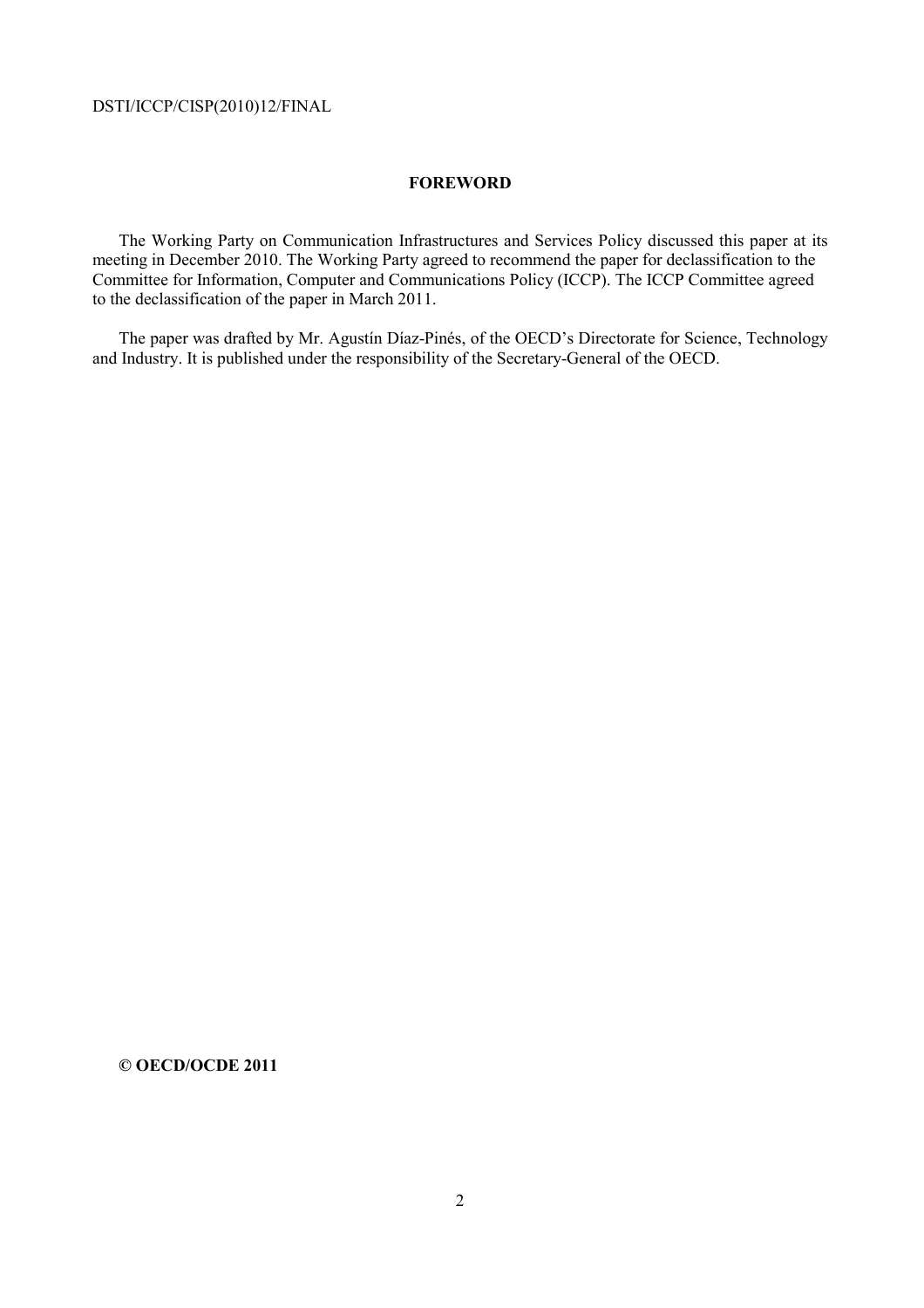# **TABLE OF CONTENTS**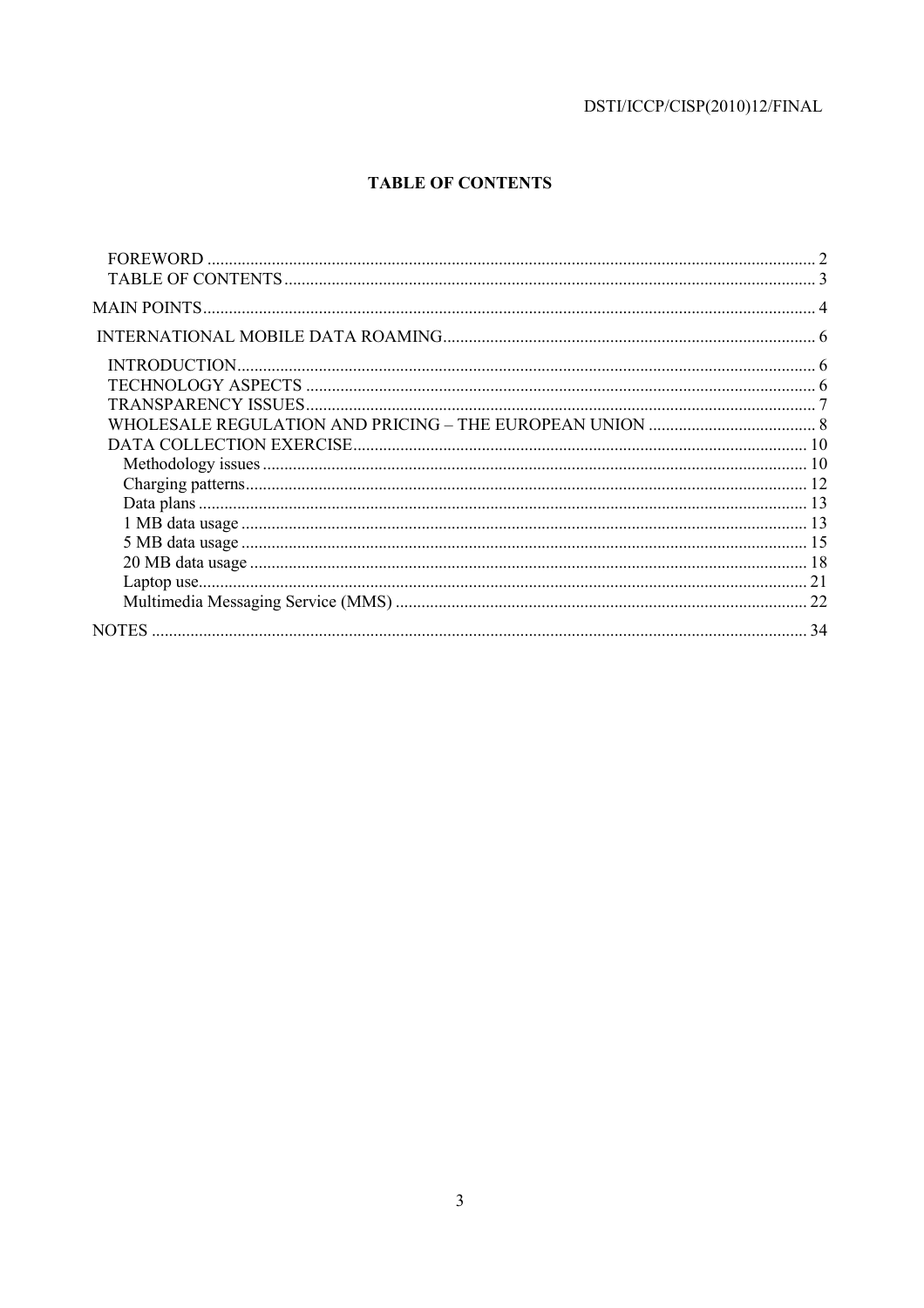### **MAIN POINTS**

 This report examines the pricing of international mobile data roaming. It continues the work undertaken on the pricing of voice and SMS international mobile roaming services. The report finds that data roaming prices are very high compared to domestic rates in the country of origin. Average prices per MB are between USD 6 and USD 10, if the average price in the country of origin of the traveller, across OECD countries, is considered. If the least expensive destination for a given country of origin is selected, the average price drops from USD 6 to USD 2.5, which is still several times more expensive than comparable domestic use.

 Pricing data were collected across the OECD area. Sixty-eight operators were included in the survey, which gathered pricing data for handset and laptop use, and then mapped it to several usage patterns, namely 1 MB in one session, 5 MB use in one day and/or across a whole week and 20 MB use in one day and/or across a whole month. Prices for outgoing and incoming MMS have also been gathered. A sample 100 kB, picture MMS has also been used to compare prices.

 Mobile operators advertise a headline or standard data roaming rate, which is generally the default rate available to customers. Standard rates can be as high as USD 40 per MB. Most operators also have optional data plans available. Daily, weekly and monthly plans are the most typical durations of advertised data roaming plans. Some 26% of operators do not offer any data plan in addition to the standard rate. Countries where operators do not advertise roaming data plans were ranked amongst the most expensive, especially for higher data volumes, as no discounts were provided.

 Data roaming services are billed on the basis of the amount of data transferred, regardless of whether it corresponds to upload or download traffic. Operators categorise countries by zones, and then provide a single price for each zone, which facilitates the provision of information to users. The most common number of zones is two (28 operators), and three (17 operators). The categorisation of zones for MMS is typically different from that of regular data roaming, and blended pricing (uniform price across all countries) is more common.

 Significant differences in pricing were found between the average of data roaming across all OECD countries, and roaming in the least expensive destination or zone. That means operators provide significant reductions for selected, or more common, roaming routes. Roaming in a particular (least expensive) country was typically half the average price of roaming in the OECD area. Data roaming services were generally available on all possible routes between OECD countries, with only a few exceptions. The affected roamers were from countries with relatively small populations roaming in destinations which are less frequented by their citizens, or there were technological factors. One CDMA operator, in Japan, only provided service in four (CDMA) OECD countries.

 There is a strong case for the implementation of measures that seek to empower or protect consumers, as data roamers can be exposed to the phenomenon of so called "bill-shock". Measures such as data usage controls, consumption limits or flags which warn consumers if financial limits are reached, are increasingly used across the OECD area. Nonetheless, a sound cost-benefit assessment, in order to evaluate different options and ensure an effective implementation, should be undertaken. The measure most likely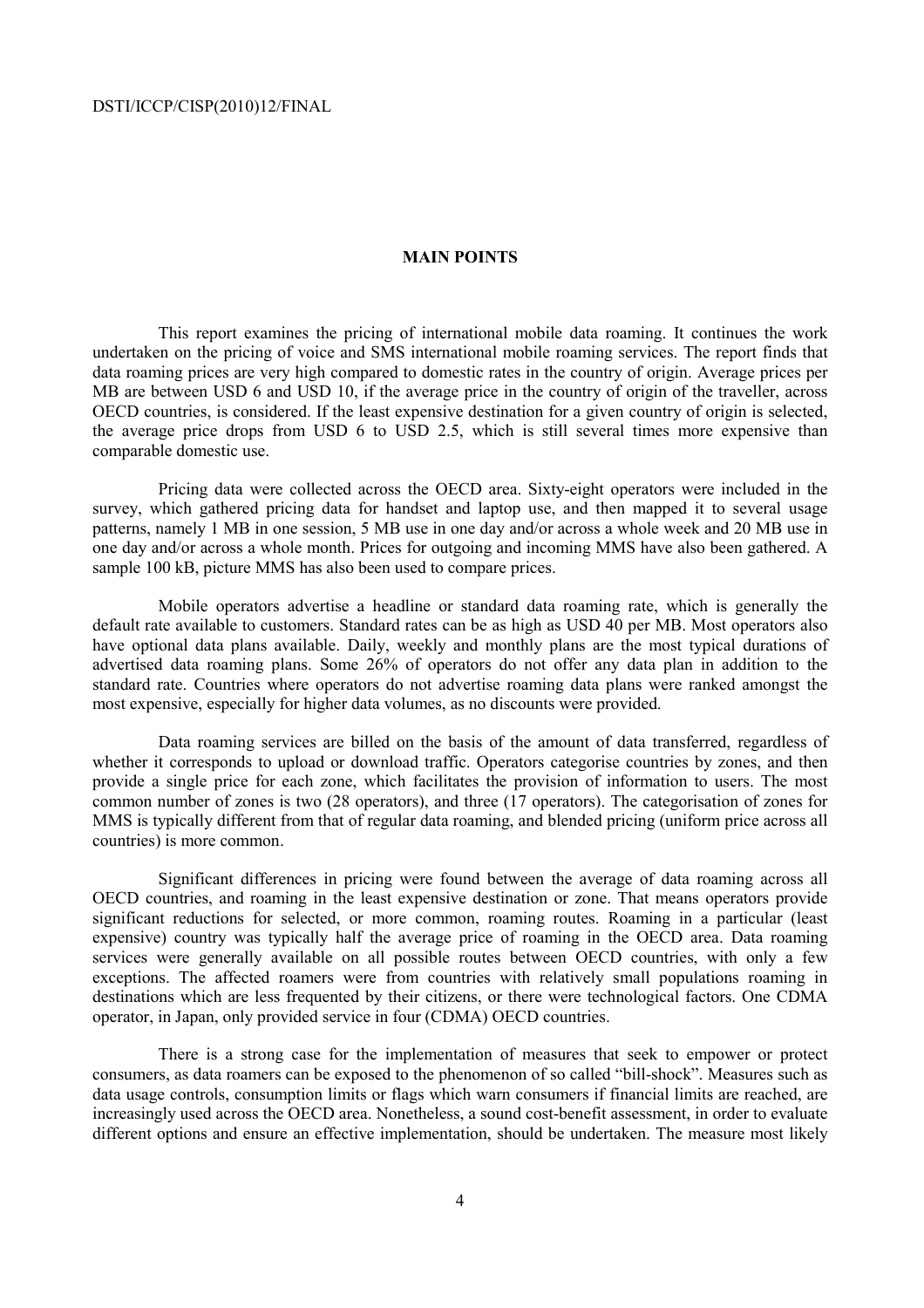to have success is to find ways to increase the effectiveness of competition in the market. Current pricing levels indicate that there is, in general terms, either insufficient retail or wholesale competition.

 Wholesale data roaming charges have been regulated in the European Union and the European Economic Area, while retail roaming services have, so far, been exempted from price regulation but aresubject to transparency and bill control measures. Both retail and wholesale prices have declined in Europe, with average wholesale rates around half of the regulated average cap. Nevertheless, the retail margin has widened, which highlights a possible lack of effective competition in this market.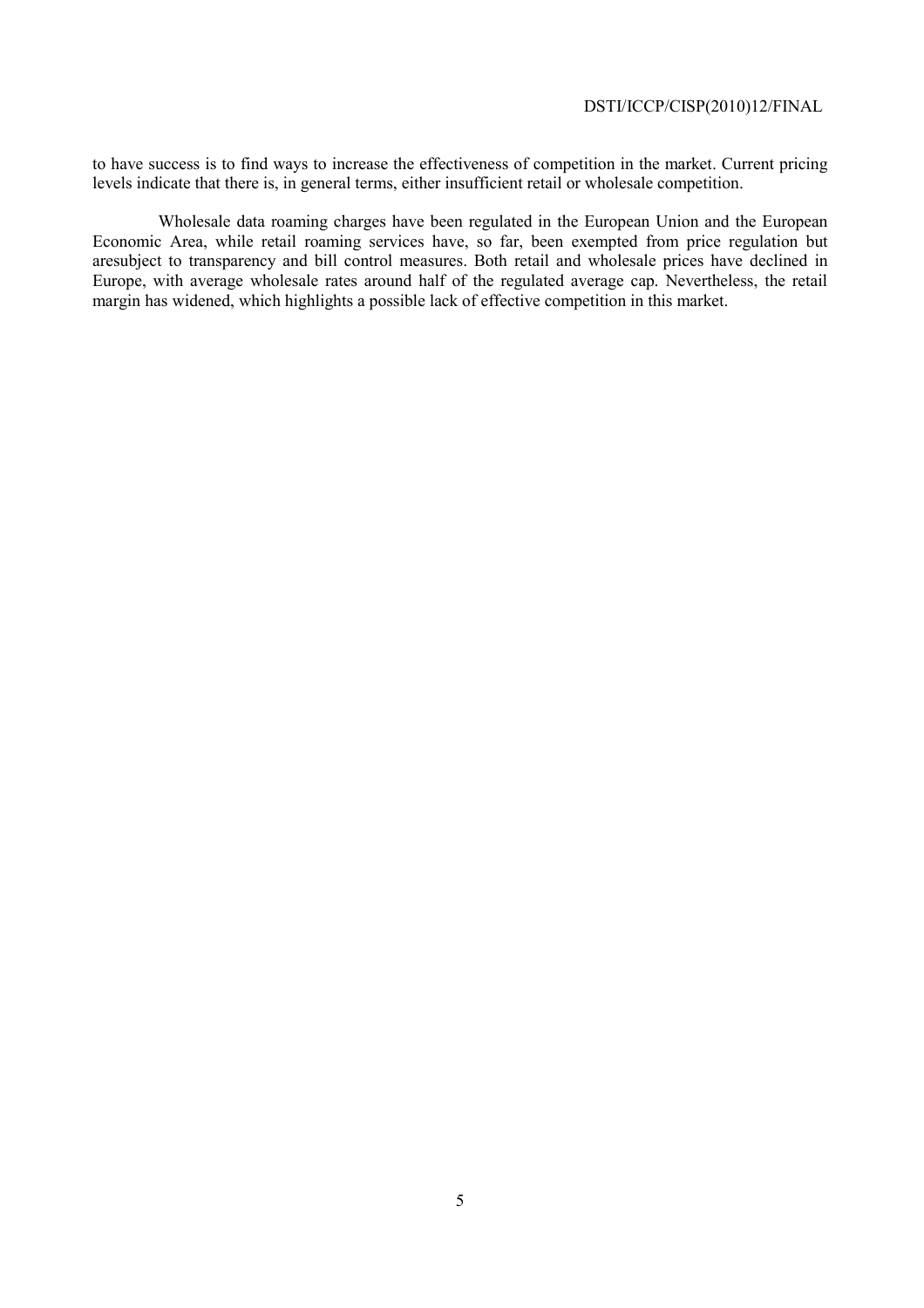#### **INTERNATIONAL MOBILE DATA ROAMING**

#### **Introduction**

 The OECD has been undertaking work on international mobile roaming services during the last two years. Two reports have already been published, the first of which benchmarked retail and wholesale charges for voice roaming services and SMS.<sup>1</sup> It found their price level was unreasonably high, particularly in view of the underlying costs, and conducted a preliminary analysis of options available to policy makers in order to lower prices and increase transparency for end-users. The second report provided a deeper understanding of these options and put forward a set of recommendations that could be implemented by governments, should it be necessary, after assessing the specific situation in a given country.

 While these reports have addressed issues surrounding international mobile roaming services in general, they have not dealt with the specific issues of data roaming services. Though sharing many common aspects with voice and SMS roaming services, data roaming services have several specific characteristics, such as potentially closer substitutes (as a customer's usual home number does not have to be transferred in order to provide full substitutability, especially for data-only services), and the possibility of delivering them over different end-user devices (notebooks, netbooks, tablets, smart-phones, and so forth).

 This report primarily focuses on presenting the methodology and main findings of a pricing data collection exercise that covers data roaming services in the OECD area. It encompasses data roaming services with Internet access functionality, as well as pricing for incoming and outgoing Multimedia Messaging Services (MMS). Available data roaming prices for handset and laptop use have been collected, even though only handset-based prices have been used for comparison, except for one of the benchmarks.

 The report addresses some specific issues related to regulatory approaches adopted for data roaming services. The available evidence on wholesale data roaming prices for the European Union is presented. This allows some consideration to be made on the adequacy, effectiveness and possible regulatory exit of the European Union's Roaming Regulation. An ambitious requirement of this legal provision is the obligation for data roaming operators to implement the so called "*cut-off limit*". It is a threshold that operators make available to consumers, beyond which the data roaming service ceases, if the customer does not explicitly accept its continuation. Bill-shock phenomena are a matter of concern for policy makers, especially for data roaming services. The implementation of this measure is one step towards protecting data roaming customers in a market where average prices are still not reasonably competitive.

#### **Technology aspects**

 Different technological choices in OECD countries (*e.g.* GSM, CDMA) may be a factor constraining the ability of operators to negotiate wholesale roaming charges. This may lead to CDMA operators facing higher wholesale charges than their GSM/UMTS counterparts. While no information is publicly available on wholesale charges, paid by CDMA operators, some interpretations could be made in view of the existing data.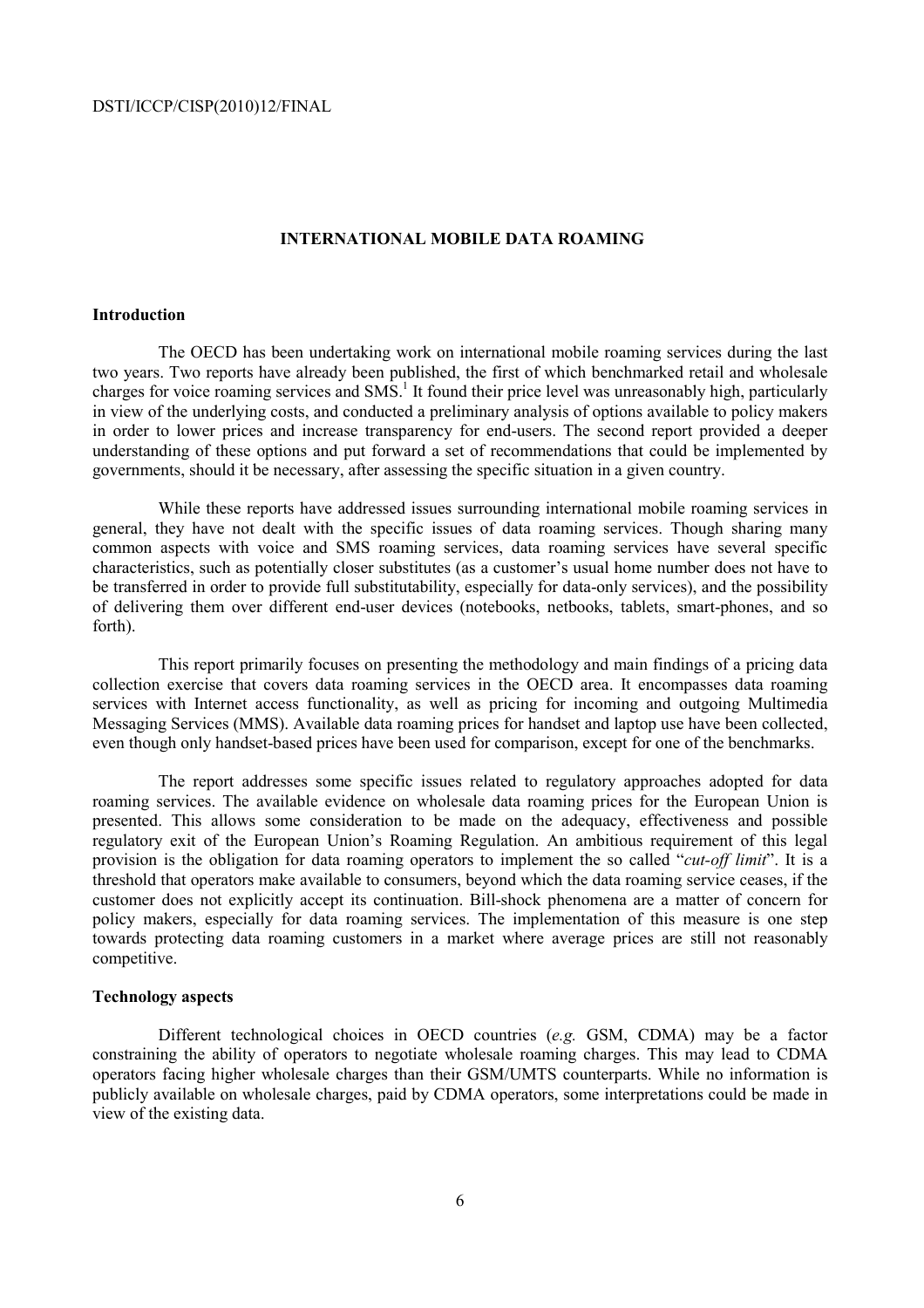The Japanese operator KDDI AU only offers roaming services in some (CDMA) countries, namely in Israel, Mexico, Canada and the United States. In other countries that use CDMA technology (*e.g*. Mexico), the roamer's type of handset is one piece of information required to consult the roaming rate for a particular destination country on the operator's website. The price benchmark undertaken in this report used any compatible general-purpose handset to obtain the roaming rate in a given country. Nonetheless, data roaming services for a particular route may only be available for a very limited set of handset devices. When a roaming route is unavailable regardless of the customer's handset, it is indicated in the reported data.

 Despite countries with CDMA networks being ranked among the most expensive in this report, it may not necessarily mean that this is the most important reason for these high prices. Some of them, such as Canada, Korea, and Mexico, have fewer nearby OECD neighbours or are less frequent destinations for the majority of the OECD countries, which may lead to higher charges for roaming within the OECD area.

### **Transparency issues**

 Previous OECD work on roaming services has been strongly in favour of promoting transparency of roaming prices and substitutes. Improved information on roaming charges is a step forward towards mitigating "*bill-shock*". Some measures used by OECD countries are the delivery of information by SMS on arrival in a foreign country, which describe roaming charges, or raise awareness on prices and how those may be compared by means of, for example, websites to benchmark prices. Moreover, raising awareness on roaming substitutes has been found crucial for consumers to make informed decisions. Potential substitutes include VoIP over WiFi, payphones, local SIM-cards and international calling cards.

 There are a number of good practices that assist in increasing transparency for data roaming services. Operators, for example, can send SMS to users on arrival in a foreign country. This can include information on pricing. Data can also be made available on options for users that enable comparisons of data roaming prices. Increased awareness of substitutes is particularly relevant for data roaming services. As stated above, data roaming services do not need a telephone number be transferred for roaming purposes, in order to provide a seamless, full substitute service. As such, web browsing using a local WiFi hotspot or from another device, such as a computer in an Internet café abroad, may serve as a close substitute for a potential data roamer. There are less close substitutes for voice or SMS roaming services.

 There are some transparency measures that are especially critical as regards the use of data roaming services. For example, inadvertent use of these services is much more frequent than for other roaming services, and its financial implications for the roamer are potentially more harmful. Automatic updates or large file downloads might occur without much user interaction, much more easily than inadvertent use of voice roaming services. The amended European Union Roaming Regulation provides that customers should be provided with tariff information on the charges that apply to data roaming services when they first connect to a visited network, and when they initiate a data session. It also requires that, where appropriate, operators inform customers, before the conclusion of a contract and on a regular basis, of the risk of automatic and uncontrolled data roaming connection and download, and clearly explain how to switch such connections off. The Regulation also put strong emphasis on other measures targeted at protecting consumers, such as the obligation of per-second billing for voice roaming services.

 A more ambitious measure to protect consumers from bill-shock was also included in the European Union Roaming Regulation, recognising the problem and imposing an obligation on data roaming providers. Since March 2010, a "home provider" was required to make available one or more maximum financial limits ("*cut-off limit*") for specific periods of use. The default limit (other limits may be offered alongside) is not to be higher than USD 65 (EUR 50) per month, tax excluded, or the volume equivalent. Operators are also obliged to send a notification to the customer when the threshold of 80% of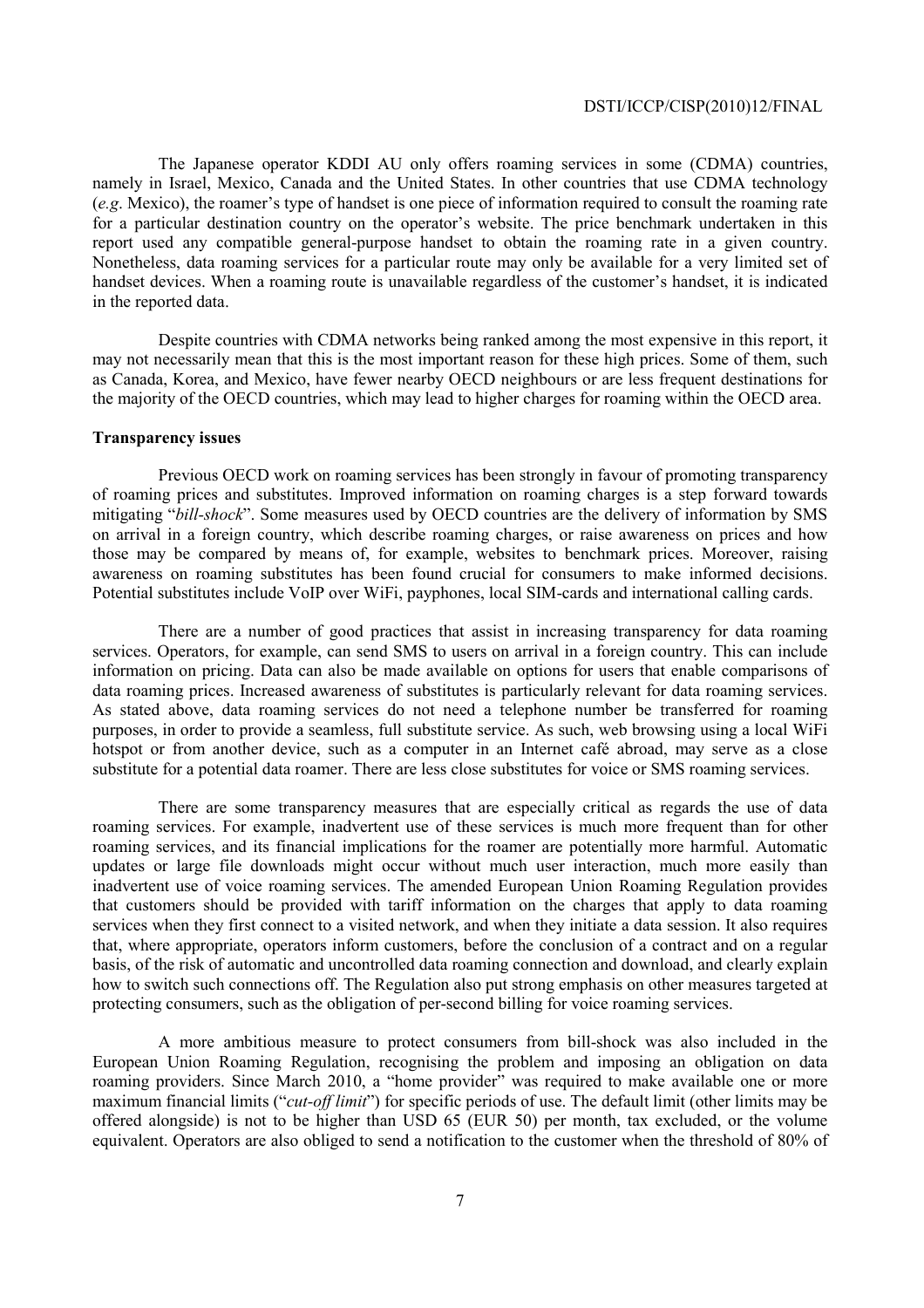this financial limit has been reached, and again when 100% of the limit is met, indicating the procedure to be followed if the customer wishes to continue provision of the service, and the associated cost. If the customer does not respond as prompted, the operator must immediately cease to provide and to charge the customer for data roaming services, unless and until the customer requests continued or renewed provision. From 1 July 2010, the default cut-off limit had to be automatically provided to all customers who had not already chosen another limit.

 Opponents to this measure, especially from the mobile industry, have argued this obligation places an excessive burden and cost on operators. Further, they point out that the cost of implementing this measure is not negligible, and may take resources away from other innovations and investments. While these points may have merit, as the implementation of consumer protection measures is not cost free, the data roaming cut-off limit has been successful in providing protection against bill-shock. It will certainly assist in avoiding situations in which users incur a several-thousand dollar bill when returning from foreign travel.<sup>2</sup>

 An evidence-based evaluation of the cost of implementing these measures needs to be undertaken. As gains for consumers are potentially very significant, benefits may very likely outweigh implementation costs. Moreover, according to the view of the Body of European Regulators for Electronic Communications (BEREC),  $3$  it is not clear how effective market forces will be in further reducing prices. That makes measures addressing consumer concerns, bill-shock in particular, especially necessary until prices become more reasonable.

#### **Wholesale regulation and pricing – the European Union**

 The European Union Roaming Regulation is the most widely known and most comprehensive example of regulatory intervention in international mobile roaming services. The 2007 Roaming Regulation, which did not apply price regulation to data or SMS roaming services, was amended and expanded in scope in 2009.<sup>4</sup>

 The 2009 amendment targeting data roaming services, in Europe, included a number of new aspects. There were measures to increase transparency and prevent bill-shock. At the same time, wholesale price regulation was implemented but not retail price regulation. Prior to then, data roaming services were regarded, in European Union terminology, as an "*emerging market*". This term is applied in Europe when markets are regarded as being new and fast-growing, and regulation is not warranted in part because they are extremely challenging to define and analyse, and because competition may still deliver the desired outcome.<sup>5</sup> It is believed, in these cases, that premature regulation may prevent or delay development, thus harming competition, innovation and market expansion.

 The foregoing were some reasons why the European Commission concluded that European data roaming services should not be subject to retail price regulation between 2009-2012. Wholesale price regulation was adopted by means of an average cap on wholesale data roaming services, calculated between any pair of operators over a 12 month period. Like voice roaming regulation, a glide-path was implemented. As a result, the average wholesale charge that the operator of a visited network may levy from the operator of the home network, for the provision of data roaming services, is not to be higher than a safeguard limit. This limit was established at USD 1.31 (EUR 1) on 1 July 2009, USD 1.05 (EUR 0.80) on 1 July 2010 and USD 0.65 (EUR 0.50) on 1 July 2011, per MB of data transmitted, until the expiry of the Regulation, in 30 June 2012. The 2009 European Union Roaming regulation was not adopted in the European Economic Area (EEA) until Q2 2010 (in Liechtenstein, Norway and Iceland).

 The European law makers agreed to the fact that there are competitive pressures in the data roaming market that are not present in voice, or SMS, roaming markets. As highlighted by previous OECD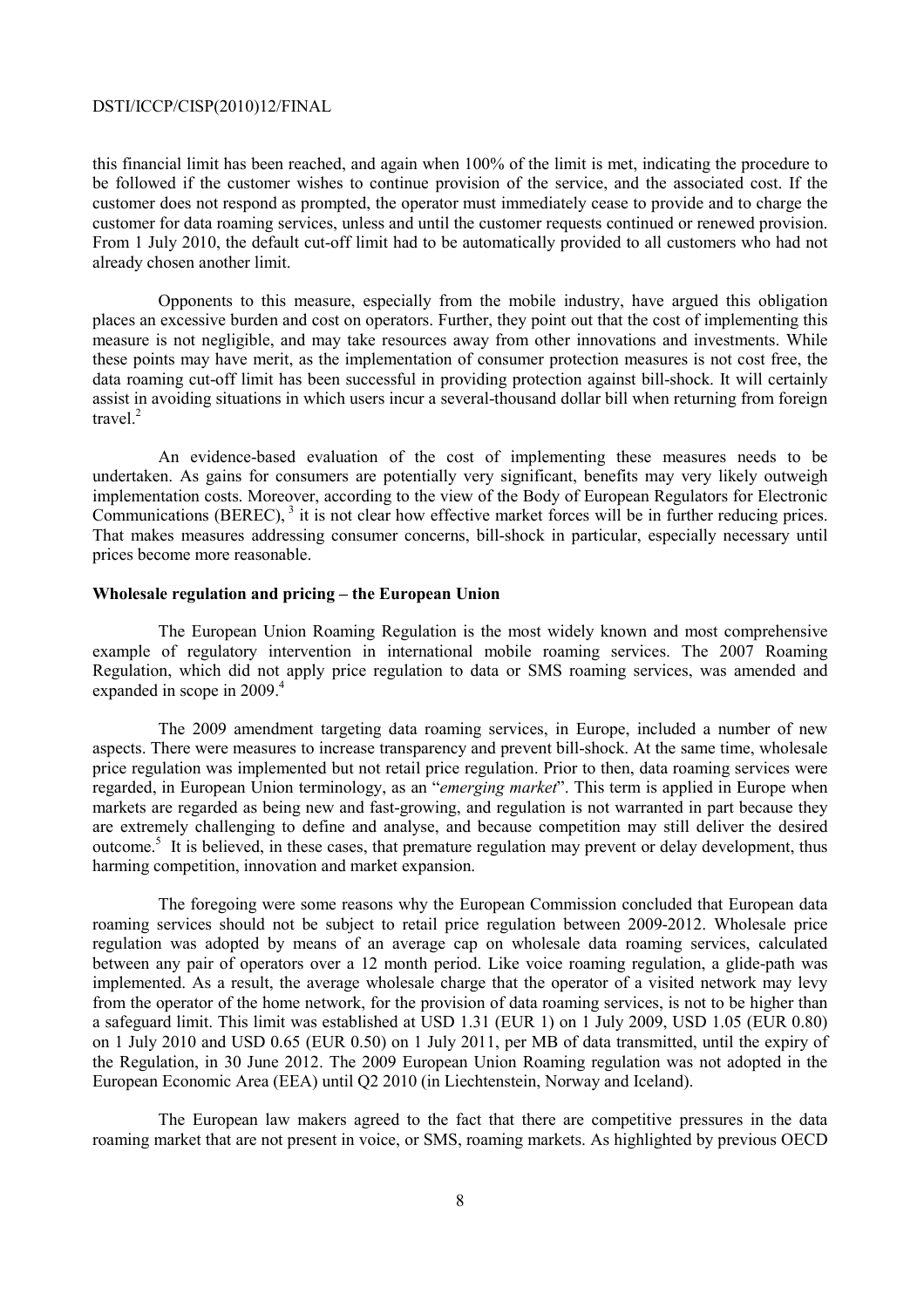work, there are closer substitutes to data roaming, than there are to voice or SMS roaming, as there is no need to retain the customer's usual phone number in order to provide the service. However, the legislators identified some high wholesale charges, especially those levied by operators other than the preferred networks, as a barrier preventing the launch of less expensive retail offers. Placing a safeguard average wholesale cap on average charges levied among providers was agreed to, as being a reasonable solution to decrease charges and promote competition.

BEREC provides data<sup>6</sup> on retail and wholesale data roaming charges in the EU/EEA area. Retail charges, which are not directly affected by the Regulation, followed a downward trend, both off-net and on-net (Figure 1). In Q2 2010, average retail charges in the European Union area were USD 3.40/MB (EUR 2.60), down from USD 8/MB (EUR 6.13) in Q4 2007. The retail price for on-net data roaming (*i.e*. between operators owned by the same group) was much lower (around USD 1.1/MB, EUR 0.84).



**Figure 1. EU/EEA average price per MB for retail and wholesale data (EU only for Q2 2009 onward) – EUR** 

#### *Source:* BEREC

 The evidence from Europe suggests that on-net, or intra-group, retail prices are between one-third and one fourth of off-net prices. At the wholesale level, however, differences are not as large. According to the above, wholesale group data prices are about 80% of wholesale non-group data prices, and about half the regulated cap. They were much higher before the implementation of the Regulation.

 Comparisons between the European data and the results of the pricing benchmark exercise presented in this report should be made with caution. Data reported by BEREC are based on a larger sample of operators, and are average prices calculated using revenue and volume data provided by operators. The OECD benchmark is, in contrast, based on advertised offers from which customers may choose. That means the weight corresponding to data volumes across operators of tariffs has not been considered.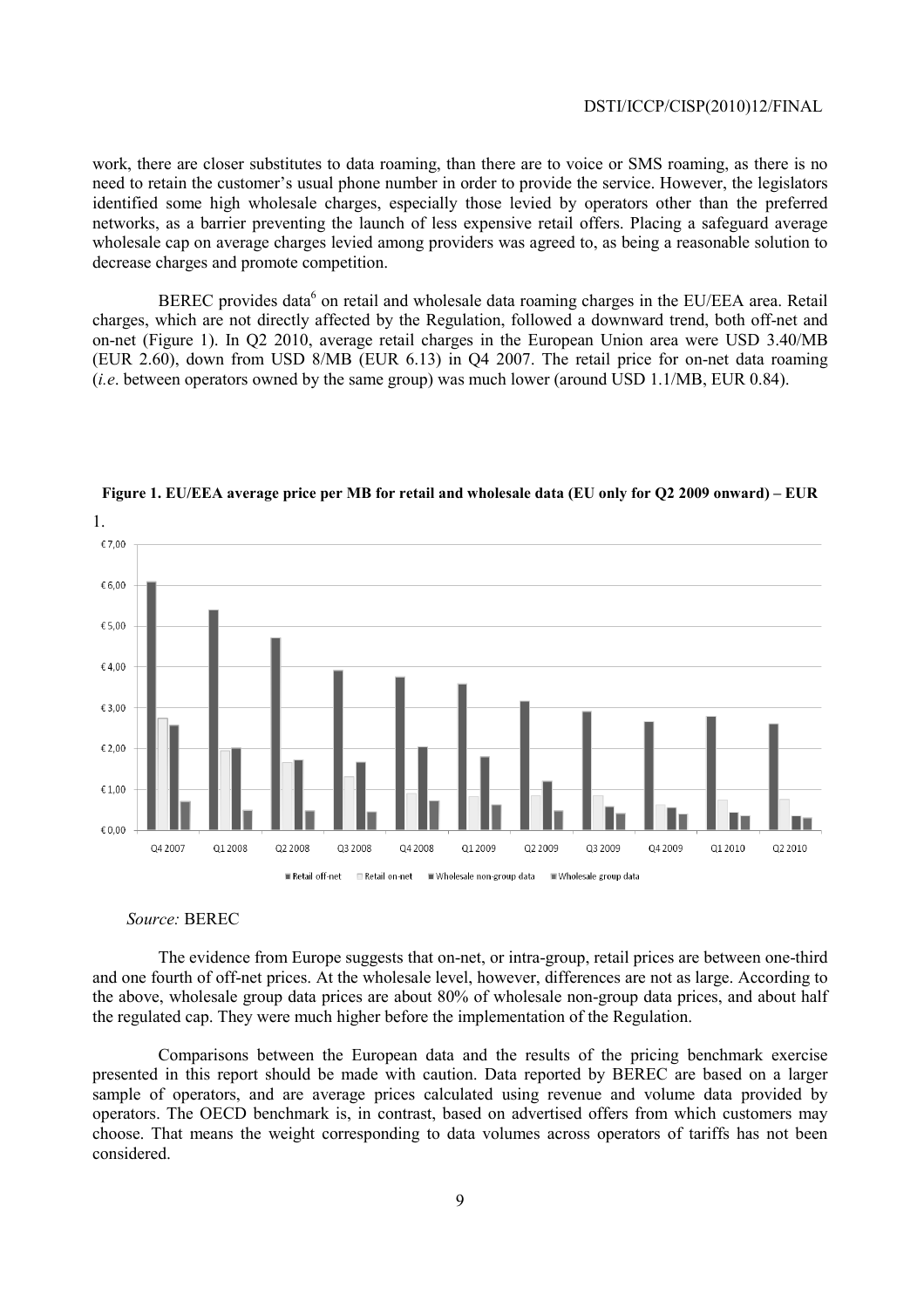According to BEREC, wholesale charges also followed a downward trend in the EU/EEA. In Q2 2010, the average off-net wholesale charge was USD 0.49/MB –EUR 0.36) (below the regulated threshold of USD 1.31/MB). BEREC's observations on the existence of market forces at work were two-fold. Even though charges have fallen, there was still a significant remaining margin between average wholesale and retail prices (retail off-net prices are on average seven times more expensive than wholesale off-net prices).

In its interim report on the functioning of the Roaming Regulation, $\lambda$  the European Commission doubted whether the reductions at the wholesale level were being passed through to retail prices in all cases. Sometimes, lower wholesale prices were originating greater margins (the average off-net European Union retail margin was around  $140\%$  in O4 2007, in contrast with more than 600% in O2 2010). This supports the view that the margin is widening, while the absolute prices are declining. Even in competitive settings, wholesale reductions may not be fully passed on to retail offers (*i.e.* the percentage fall may be different), but this evidence suggests that there may still be a considerable lack of competitive dynamics. While these figures referred to the aggregated retail and wholesale roaming market, in terms of revenue per MB, the European Commission further pointed out that standard retail rates remain as high as up to USD 6.86/MB or even above USD 9.60/MB. This confirms the findings of the pricing data collection included in this report. The Commission's 2011 review of the European Union Roaming Regulation will analyse whether further regulation of roaming services is warranted (the current Regulation expires in June 2012).

 BEREC data reveals valuable information on wholesale and retail pricing trends in the EU/EEA area. Wholesale prices have fallen following introduction of the Regulation, more markedly than retail charges. The question remains as to whether retail charges will continue to fall or, as some fear, they will remain stable and high relative to wholesale charges. It could be posited that retail prices would have fallen anyway without the need for wholesale regulation, as there are some market forces at play. Others might point out this evolution is the result of both factors, the net effect of each one of which is very challenging to identify.

 In Europe, retail prices remain high relative to wholesale charges, though they may no longer be viewed as a barrier preventing some operators from launching lower offers. The current retail price level in the European Union area (between USD 2.74 and USD 4.11 for off-net data roaming services) remains high, though prices for extra-European routes may be potentially higher, as the following section shows. If wholesale charges are no longer the main barrier and market forces do not bring about a more reasonable level of data roaming charges, additional policies may need to be explored in order to develop more effective competition in this market.

#### **Data collection exercise**

#### *Methodology issues*

 The OECD data collection was conducted from the 7 September to 7 October 2010, addressing retail mobile data roaming offers (thus including 2G and 3G mobile data transmission technologies), that were advertised on the operators' websites. It covers data roaming prices of the two largest operators from each of the 34 countries of the OECD area which makes a total of 68 operators included in the data collection exercise. Prices for roaming on the least expensive visited network in a given country have been used for comparison. Only retail charges for post-paid subscribers have been collected. Cost elements that have been collected and considered include one-off charges, traffic charges, per-session fees, monthly charges, etc. Value added or other taxes, if applicable, have been included in comparisons. Only standard residential offers have been considered. Therefore, offers targeted at businesses or specific consumer groups, such as students, have also been excluded. These have also been expressed in USD PPP as well as USD, in order to provide additional comparability across countries. Exchange and PPP rates used for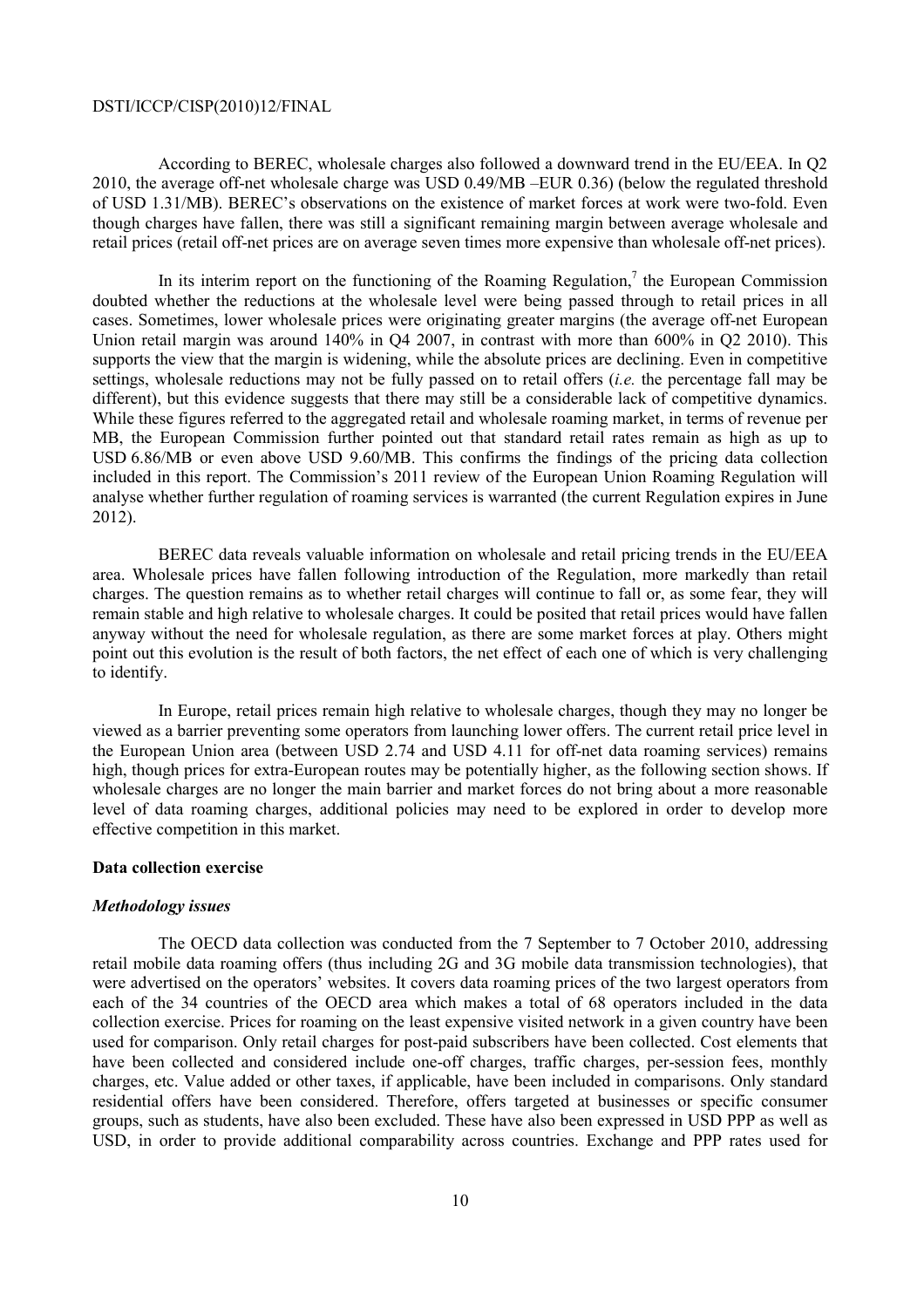conversion are listed at the end of the document (Table 10). Two operators per country have now been chosen in order to cover a higher share of the market, and intra-EU/EEA routes have also been included as retail prices are not subject to regulation, as happened to voice and SMS roaming services.

 Some of these methodological issues represent improvements from the latest OECD pricing data collection on voice and SMS roaming services. For example, the number of surveyed operators per country has increased from one to two, in order to cover a greater share of the market in every country, and prices are expressed in USD PPP, in addition to USD (at exchange rates). PPP rates provide an additional perspective, and benchmark data roaming prices against the general consumer price level in a given country. This data collection has taken into account intra-EU/EEA routes due to a fundamental difference in the European regulation of data roaming services: international data roaming services are not subject, to date, to retail price regulation in Europe, unlike voice and SMS roaming services. As a result, there may be some changes in the final results, compared to those which would have been obtained without any of the mentioned methodology improvements.

 This paper summarises data roaming prices across the OECD area by providing information based on the country of origin of the traveller. This aims at giving an overview of the average cost for a given OECD country's customer, of roaming in the OECD area. As statistics regarding roaming traffic patterns are not available, a simple average of the roaming costs across countries has been taken into account. However, the most travelled routes are believed to be more price-sensitive and therefore provide more competitive offers. Again, as statistics on roaming traffic are not fully available, the price for the least expensive route for a given country of origin has been chosen. While further investigation may confirm these assumptions, the destination with the least expensive roaming tariff is very likely to coincide with the most travelled route, as preliminary evidence shows.<sup>8</sup> For example, European data roamers are more likely to travel to European countries, where charges are lower. The same applies to Australians (travelling to New Zealand) or the United States (to Canada and Mexico).

 Several consumption patterns or "baskets" have been constructed in order to account for different data roaming uses. In any case, as an extensive data set has been collected, this provides for the possibility of constructing additional price comparisons, which represent different data usage patterns. As operators do not differentiate upload and download traffic for billing purposes, all data amounts quoted in this document refer to overall traffic, that is, both upload and download data transfers. Evidence on actual data roaming use is scarce, but points to very low data roaming traffic in relation to domestic mobile broadband use, which is explained by much higher data roaming prices, in line with the findings of this report of very high relative prices for these roaming services.

 Prices have been collected for handset and laptop-based use. Handset use has only been considered if it enables access to the broader Internet, and is not constrained to a particular type of device. That means that e-mail only plans (*e.g.* Blackberry email-only use) or data plans associated with a particular device (data plans for iPhone) have not been considered. Data roaming charges have only been collected and reported for benchmarking when a general use was possible and it was not associated with a particular device. Data displayed in charts refer to handset-based use only, unless otherwise indicated.

As a result, the following usage patterns have been selected:

- 1 MB usage in one single session, during the same day.
- 5 MB usage in five different sessions, using 1 MB in each one of the session, also over different days, within an overall timeframe of one week (7 days).
- 5 MB usage in one single session during the same day.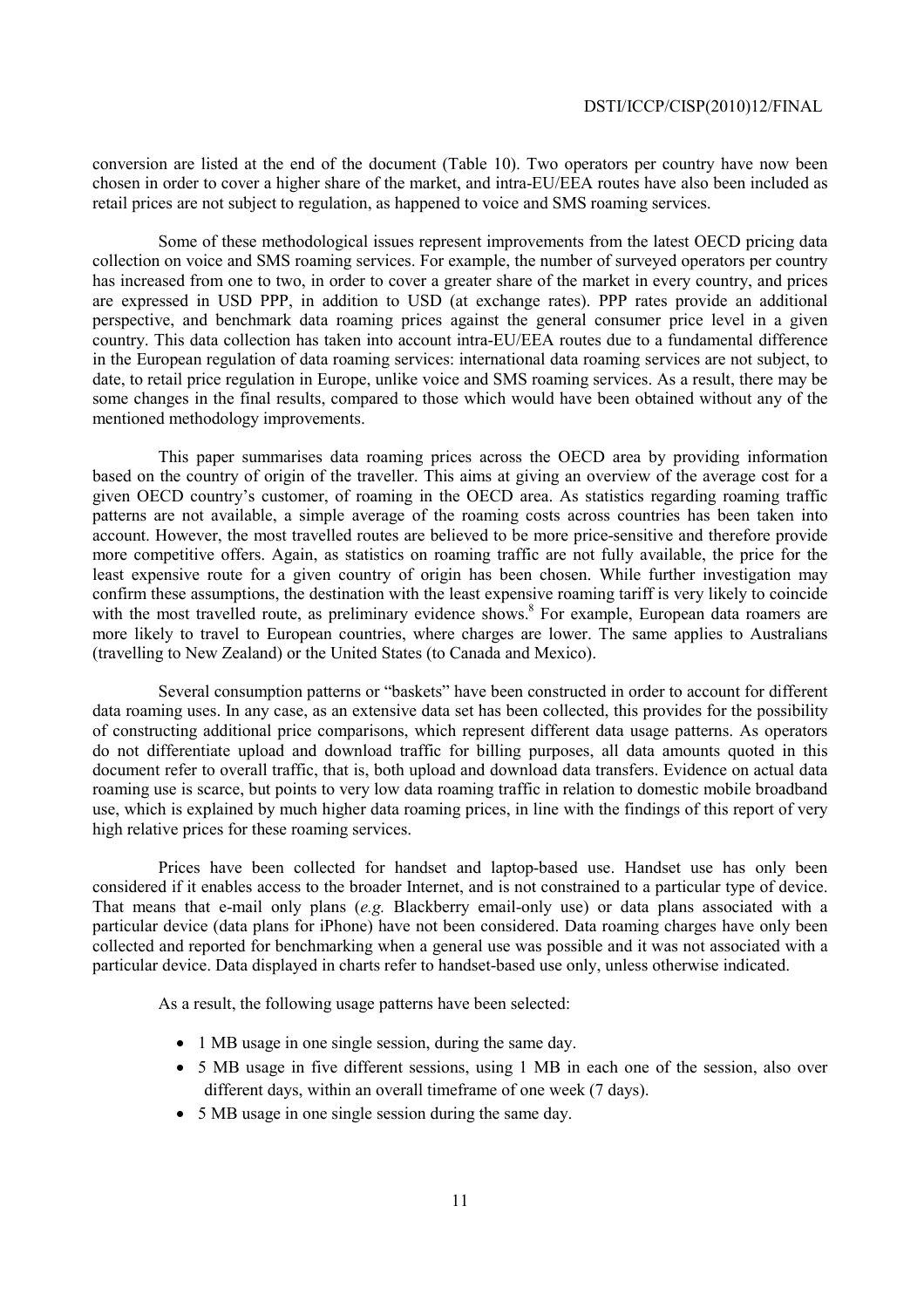- 20 MB usage in twenty different sessions, using 1 MB in each one of the sessions, also over different days, within a overall timeframe of one month (30 days)
- 20 MB usage in twenty different sessions, using 1 MB in each one of the sessions, also over different days, within a overall timeframe of one month (30 days), but targeting only laptop use.
- 20MB usage in one single session during the same day.

 One chart (addressing 1 MB) excludes intra-EU/EEA routes, in order to provide a view of charging patterns, without the effect of the EU Roaming Regulation.

 MMS prices have been collected for all types of MMS, though a picture MMS of 100kB size has been taken as reference for comparison purposes. The fact that many operators charge by the size of MMS has resulted in having to choose a specific size, 100kB being a balance amongst existing size limits or billing units for MMS in the marketplace. As some operators charge differently depending on the type of MMS (text, picture, video), a specific type (picture) had to be chosen for comparison.

 Finally, it should be noted that some developments have occurred in data roaming markets after this survey was conducted. For example, significantly less expensive offers have been launched by Vodafone in Europe, Verizon in the United States and SKT and KT in Korea, among others.

#### *Charging patterns*

 Data roaming providers typically advertise a headline (or standard) price, which is the default tariff if no other data roaming plan is selected. Data plans allow for significant price reductions in relation to headline prices. Frequently, a data plan (*e.g*. a daily plan) is the default tariff for the customer, such as Movistar and Vodafone in Spain or O2 in Ireland.

 For operators included in the data collection exercise, roaming services are billed on the basis of the amount of data transferred, regardless of whether it corresponds to upload or download flows. Prices are quoted by MB, which provides for a better idea of the overall cost per MB, as billing units are varied by operator and tariff plan. Only one operator in this survey bills data roaming services by connection time (Proximus in Belgium), although it allows for traffic-based billing. No operator makes a distinction between different times of the day for billing purposes, even though those offering daily or weekly plans usually extend their validity until midnight only. If data usage continues beyond that time, an extra daily fee is charged accordingly.

 Only two operators charge session-based fees: Telstra in Australia charges a per-session fee, and also bills by the amount of traffic, whilst SFR in France includes a data allowance associated with the persession charge (up to 2 MB).

Data roaming providers usually group different countries by zones, and then charge depending on which zone the subscriber is roaming in. These zones are typically fewer than those used for voice roaming services. The least expensive zones are normally associated with destinations which get most of the roaming data traffic for a given home country's traffic. Less expensive tariffs may also be linked to the enforcement of some sort of regulation (*e.g.* wholesale data roaming regulation in force in the European Union and the European Economic Area).

Thirteen operators in nine countries offer the same blended price for any possible roaming destination. The majority of data roaming service providers break down their tariffs into only two (twenty-eight operators) or three zones (seventeen operators). Only eight operators group destination countries in four or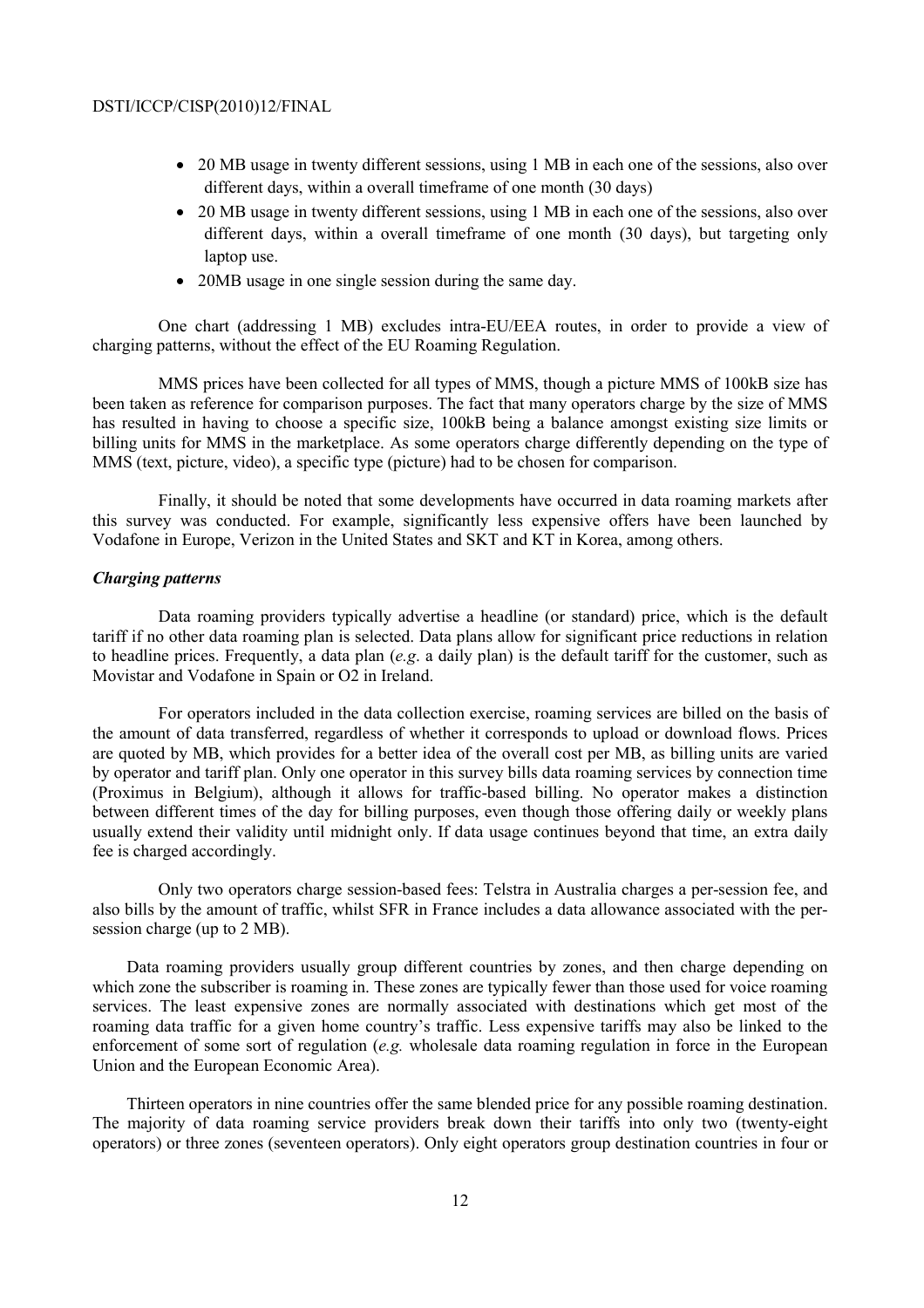more zones, whereas the two operators in Israel offer a different price for any destination country. Icelandic operators offer a blended rate for the EU/EEA area, while having a different price for each of the remaining countries where they offer data roaming services. Zone breakdown for MMS is typically different from data roaming zone breakdown and blended offers across different countries are more frequent.

 Data roaming services are normally available for any roaming route within the OECD area, with a few exceptions, normally associated with subscribers from countries with small populations roaming in destinations, which are less frequented by their citizens. Examples are roamers from Estonia and Iceland, for whom roaming in New Zealand is not available. Icelandic subscribers cannot use data roaming services in Korea either. Regarding MMS, Movistar subscribers in Mexico do not have this service available, as Movistar has not yet signed the necessary agreements to provide MMS roaming services in that country. One CDMA-only Japanese operator (KDDI au) only provides data roaming services in Canada, Mexico, Israel and the United States, that is, where compatible CDMA networks are available.

#### *Data plans*

 Most operators offer data roaming plans as an alternative to standard charges. Namely, twentythree operators offer a daily plan, ten operators a weekly plan, while thirty-five operators provide different types of monthly plans. A day, a week and a month are the most typical validity durations of advertised data roaming plans but some operators exceptionally advertise offers with different validity periods. As such, in Korea SK Telecom and KTF respectively have a ten-day and a fifteen-day valid data plan. Vodafone New Zealand advertises a 3MB data bundle to be used over three days.

 Eighteen operators (26%) do not offer any data plan in addition to the standard rate. Estonia, Iceland, New Zealand, Poland and Sweden (15% of the countries) do not have any of the two largest operators offering a different rate than the default (headline) price, which prevents frequent users from benefiting from discounts.

 In some cases, a domestic mobile broadband plan is needed in order to benefit from discounted data roaming rates. This is the case for Rogers (Canada), NTT Docomo in Japan and Polkomtel in Poland (where roaming in zone 2 countries is charged as the cheaper zone 1 if a user purchases a domestic data plan), Movistar in Spain (daily tariff for 10 MB is priced at USD 7 instead of USD 14), or Netcom in Norway. Other advertised data plans require a minimum commitment period, such Rogers's add-ons in Canada (3 month commitment), T-Mobile in Austria (6-month commitment period for the World Class Data Premium offer) or Verizon's Global Access Connect (1-year commitment).

 As noted above, only handset-based prices have been used for comparison though prices for laptop use have been collected as well. As many as eighteen (26.5%) operators offer handset-based plans which are not available for laptop used (via dongles, modems, USB 3G keys, etc.). Seventeen (25%) operators advertise plans for laptop use only, which are therefore not available for handset users.

#### *One MB data usage*

 The first basket addresses a 1 MB traffic usage in one session. The least costly option among the available rates provided by operators was chosen, including when a domestic data plan was necessary to sign-up for a particular roaming rate. Therefore, daily tariffs which allowed for the lowest cost for 1 MB traffic exchange were selected as representative of this consumption pattern, which intends to benchmark an occasional use of data roaming services. Figure 2 charts the average price across all OECD countries by country of origin. A simple average of the prices of the two surveyed operators by country was calculated for comparison.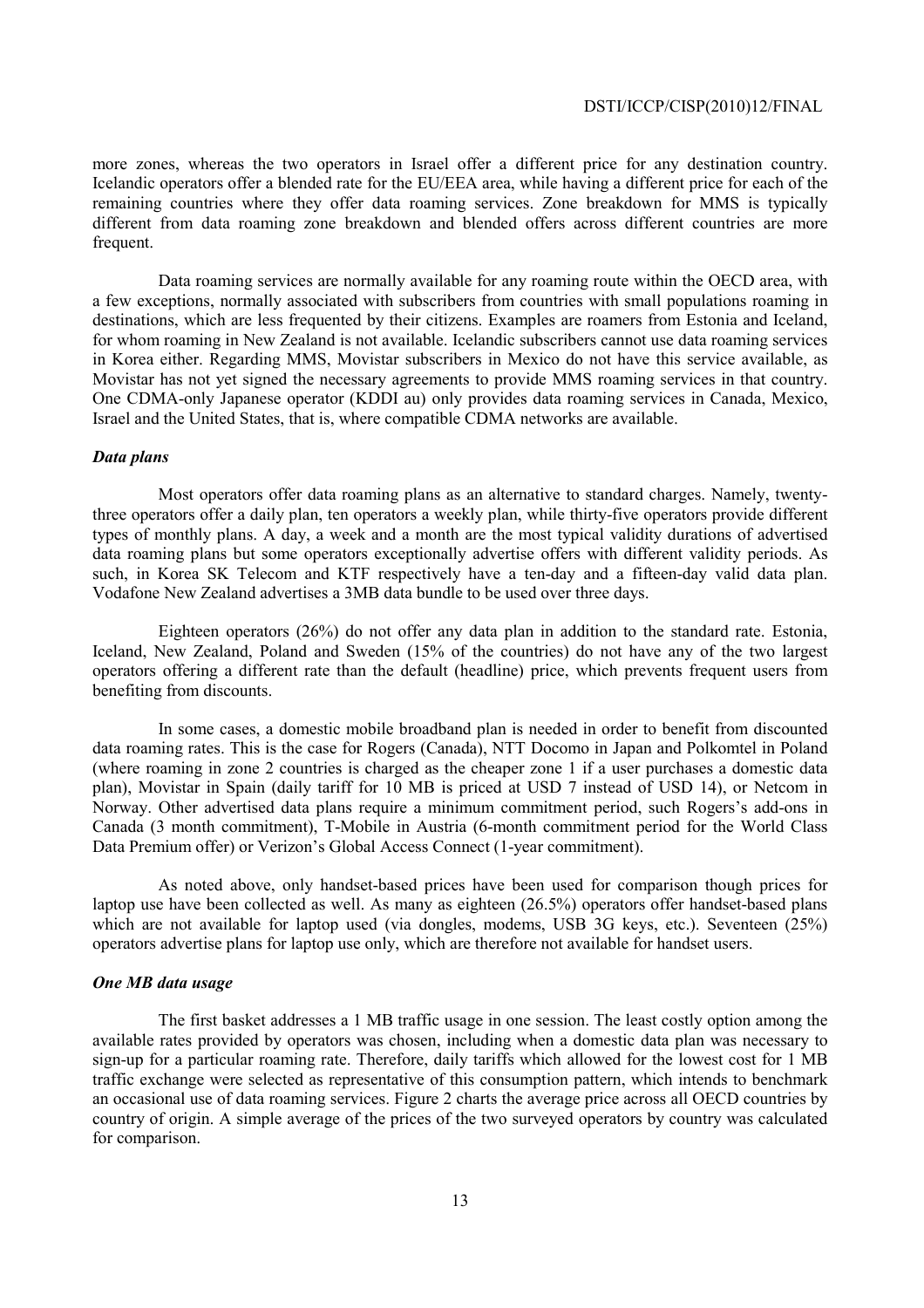

 As roaming prices are usually lower in countries with a higher share of data roaming traffic, Figure 3 displays the cost of 1MB data roaming usage for the least expensive destination, charted again by country of origin and taking into account the average of the two selected operators in every country. As such, if we take as an example a home subscriber in New Zealand, Figure 2 charts the average costs of 1 MB data roaming traffic for this subscriber across the OECD area (except for New Zealand), while Figure 3 shows the cost of roaming in the least expensive destination, that is, Australia.



**Figure 3; 1 MB in one session – least expensive destination by country of origin of the traveller – USD PPP** 

 The average price by country across the OECD is USD 9.48 PPP. The most expensive countries as home networks were Canada (USD 24.61), the United States (USD 22.06) and Mexico (19.85). The least expensive home countries for this usage pattern are Greece (USD 4.17), Iceland (USD 4.42) and Luxembourg (USD 4.46). It is noteworthy that even for the least costly home countries, the average of 1 MB roaming data is almost USD 5. If the price of roaming on the least expensive country for comparison is chosen (see Figure 2), the average price still remains as high as USD 5.84 PPP. Prices were highest in

#### **Figure 2. 1 MB in one session – average price by country of origin of the traveller – USD PPP**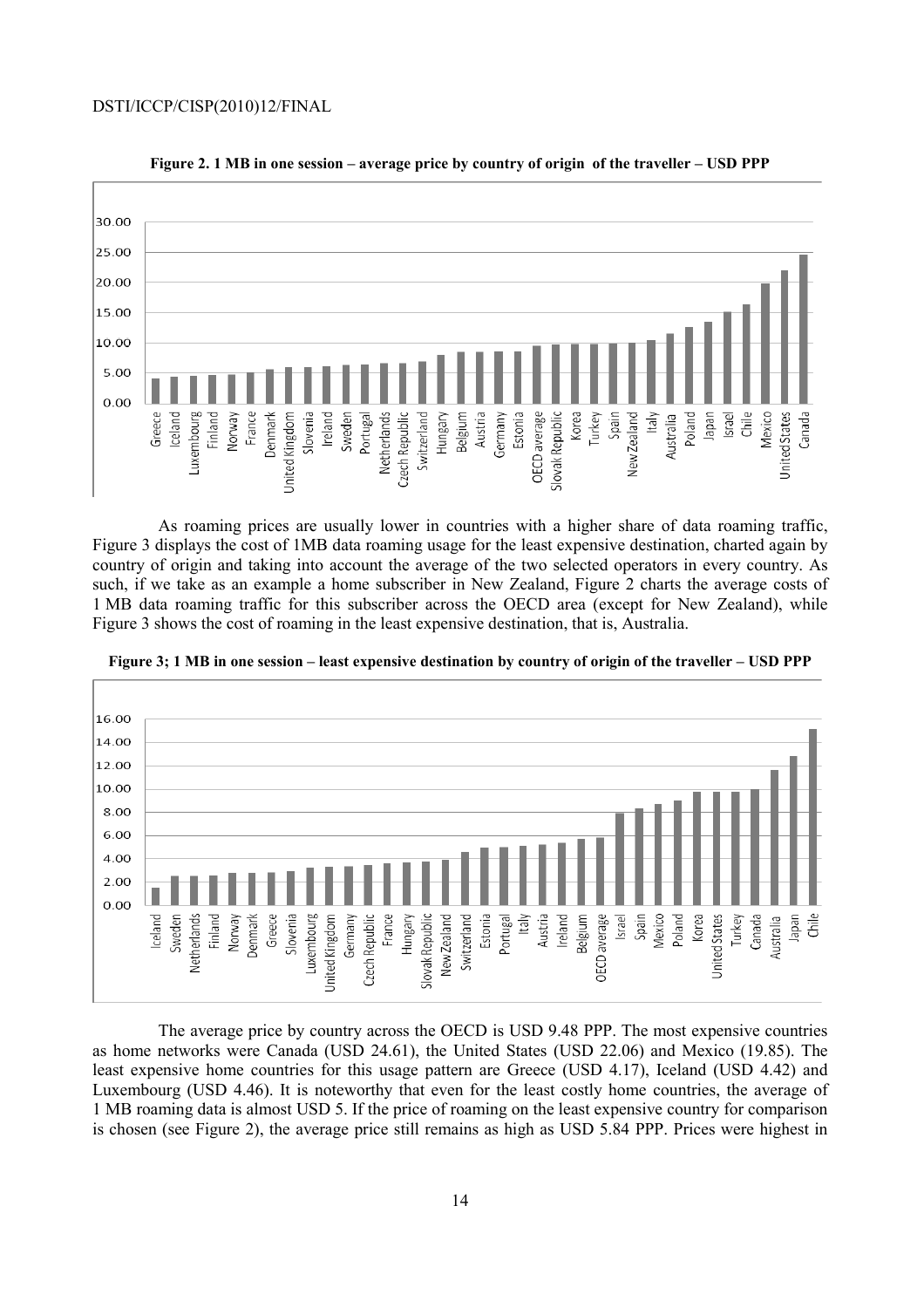Chile (USD 15.13) and Japan (USD 12.86), and lowest in Iceland (USD 1.57), Sweden (USD 2.55) and the Netherlands (USD 2.57), as country of origin.





 Figure 4 displays data for a 1 MB data roaming session, excluding intra-European Union and European Economic Area routes.<sup>9</sup> The OECD average price by country of origin is USD 13.52, that is, roughly USD 4 higher than including intra-European Union routes. Of course, this difference may not be the only reason for lower rates if intra-European Union routes are included. The European countries, in the OECD area, are generally smaller than non-European and international travelling within Europe is higher than in other regions of the world, which is an incentive for operators to offer lower data roaming rates (wholesale and retail).

 Outside the EU/EEA area, the least expensive country of origin in this chart is New Zealand (the  $9<sup>th</sup>$  least expensive in this chart, the 25<sup>th</sup> least expensive in Figure 2). Canada and the United States remain the most expensive origin and Italy, the Slovak Republic and Poland have increased, to the most expensive countries, as a result of having removed intra-European Union routes.

 In short, removing intra-European Union routes has a clear effect on the overall price level and on the ranking of the countries. At this stage, however, it is not possible to separate the net effect due to the enforcement of the European Union Roaming Regulation, the effect caused by the mobility of European citizens across Europe and the relatively small size of many European countries, potentially increasing travel across borders, which may lower the average price of data roaming services.

#### *five MB data usage*

 The following data amount that has been used for comparison is 5 MB. However, charging patterns greatly vary depending on whether this data is used on a single day (for which daily plans are especially well suited) or over different days. This is why two different usage patterns have been considered. Figures 5 and 6 compare the usage of 5 MB across five 1 MB sessions in different days, whereas Figures 7 and 8 capture usage on the same day. The days where this data may be used can be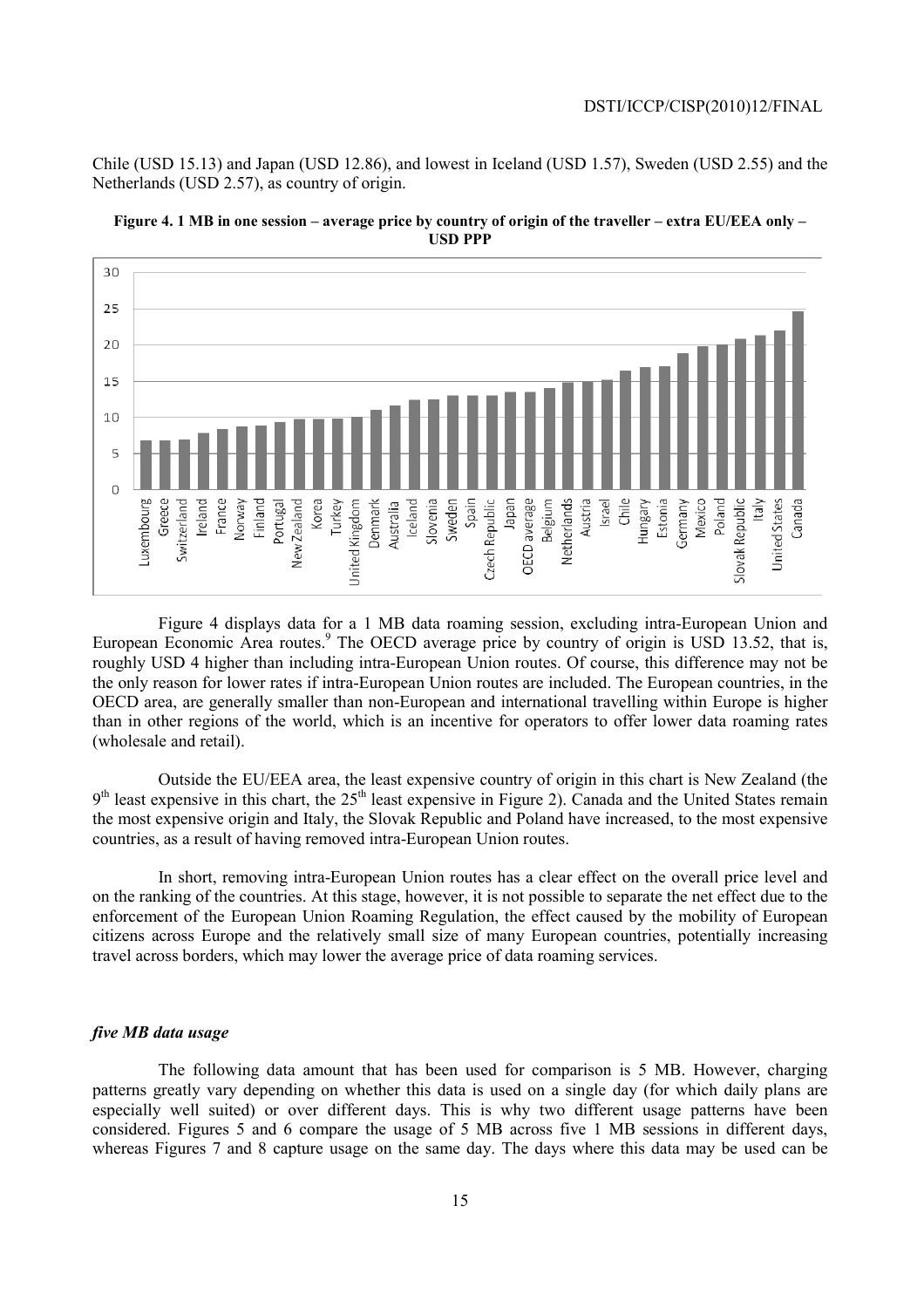randomly distributed across a seven-day interval (a week), which should capture offers based on weekly plans, that is, those targeted to roamers travelling for a one-week period.

 Therefore, Figure 5 considers the average price, ranked by country of origin, of roaming across the OECD area, using 1 MB of traffic over five different days during a week interval, resulting in an OECD average of USD 37.15. Chile (USD 75.14), the United States (USD 69.91), and Japan (USD 65.42) are found to be amongst the most expensive home countries for customers to roam across the OECD area, whereas France (USD 10.73), Luxembourg (USD 12.00) and Greece (USD 13.58) are the least expensive ones, considering the use of 5 MB across five different days over a week period.

 If the least expensive country to roam in is chosen instead (Figure 6), Chile, Japan and Turkey become the most expensive countries, and Luxembourg, Slovenia and France are the least expensive ones. The price difference between the most and the least expensive home countries is as high as twelve times, if considering only the least expensive country to roam in. Not surprisingly, operators in those countries referred to as the most expensive ones generally offer very limited discounts for weekly data plans, or rather keep headline rates, as proves the fact that only three out of six operators in those countries offer a plan different from the standard rate. The average price across the OECD for roaming in the cheapest destination country is USD 21.88 which means a significant discount for a given country compared to the average of roaming across the OECD area.



**Figure 5: 5 MB in 5 sessions in different days – average by origin country of the traveller – USD PPP**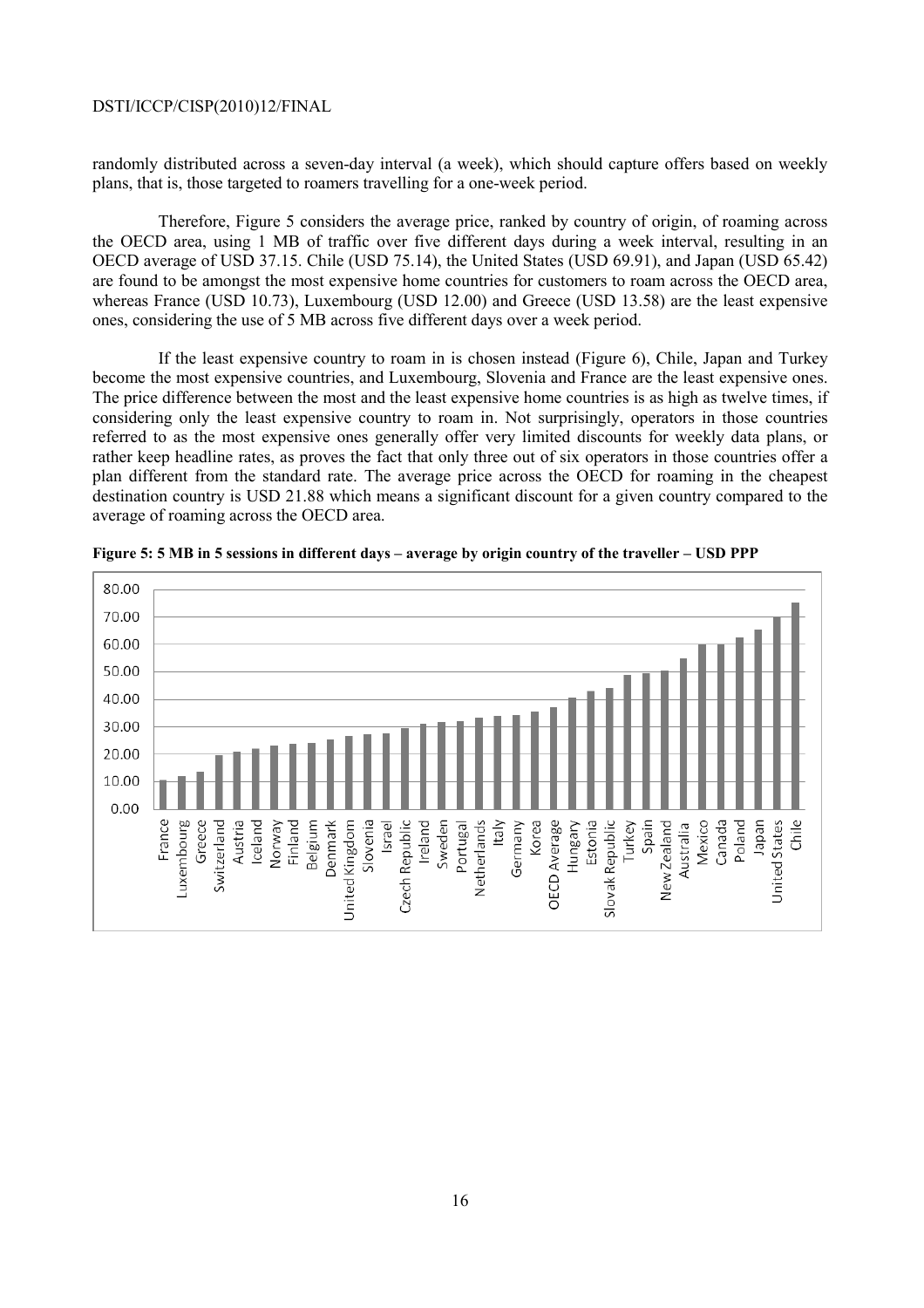

**Figure 6. 5 MB in 5 sessions over a week – price of the least expensive destination by country of origin of the traveller – USD PPP** 

 Figures 7 and 8 consider the use of the same amount of data (5MB), but on a single session over a single day. This consumption pattern should be able to be captured by daily plans. Like previous graphs, Figure 7 considers the average of roaming across the OECD by country of origin, whereas Figure 8 only takes into account the least expensive destination for roamers from a given OECD country. The average price for both usage patterns is only slightly lower than the usage of 5MB traffic across different days (USD 33.40 versus USD 37.15 for the average across countries, and USD 17.75 versus USD 21.88 if the least expensive destination is chosen).



**Figure 7: 5 MB in 1 session – average by country of origin of the traveller – USD PPP** 

 Chile and the United States remain the most expensive home countries (see Figure 7), with France, Spain and Luxembourg the least expensive. If the cheapest destination for a given country's home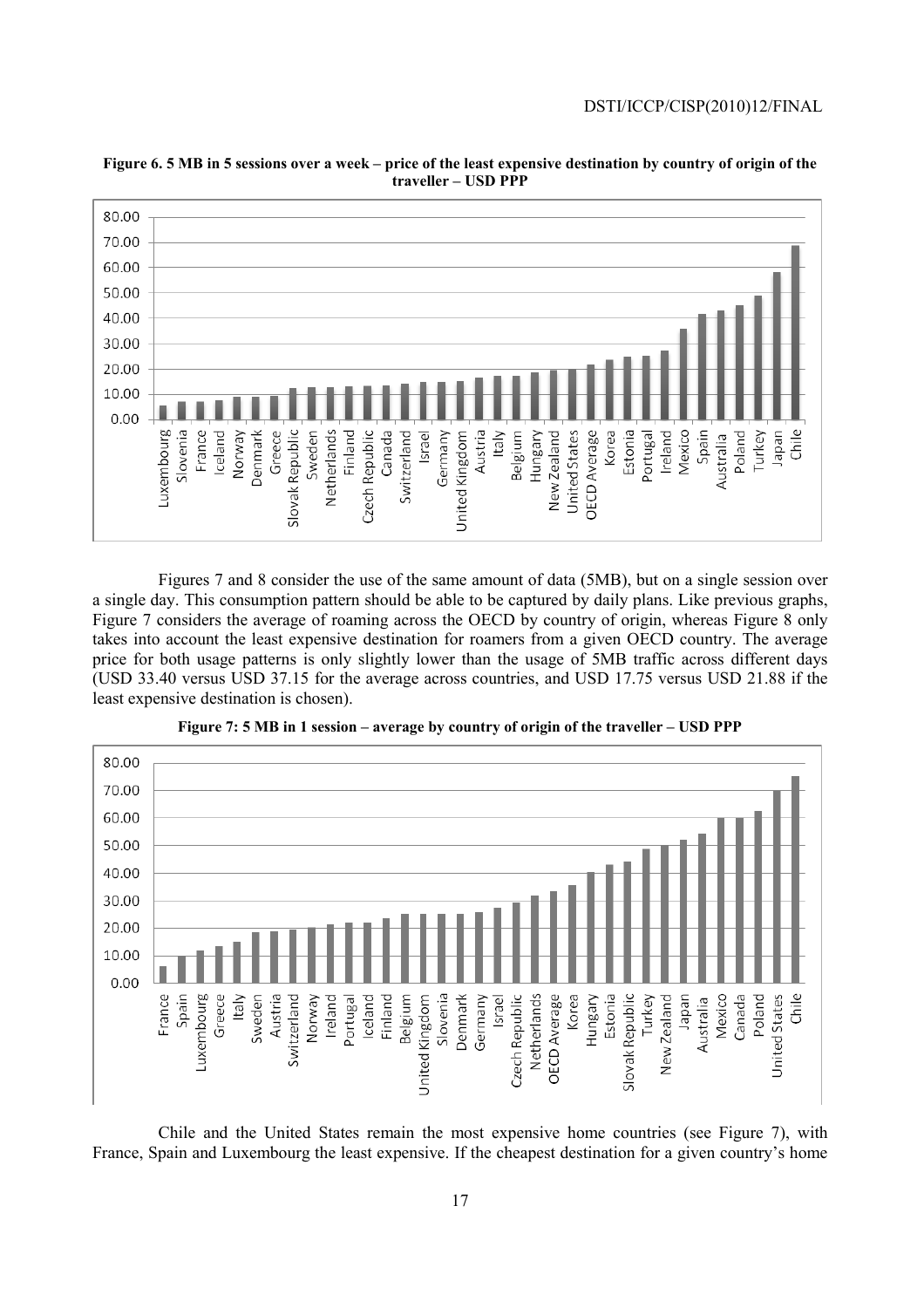subscriber is used for comparison, Slovenia (USD 3.30), Norway (USD 4.58) and Luxembourg (USD 5.62) provide the cheapest prices by origin, while Turkey and Chile remain the most expensive.





#### *Twenty MB data usage*



**Figure 9. 20 MB in 20 sessions over a month – average price by country of origin of the traveller – USD PPP** 

 Figures 9 and 10 capture the usage of 20 MB across twenty different 1MB sessions over one month. As for previous comparisons, Figure 9 addresses average prices when roaming across all OECD countries, ranked by country of origin, while Figure 10 only captures the price for the least costly destination available to a roamer. This consumption pattern should be able to capture monthly plans, as data usage may take place at any time during the month.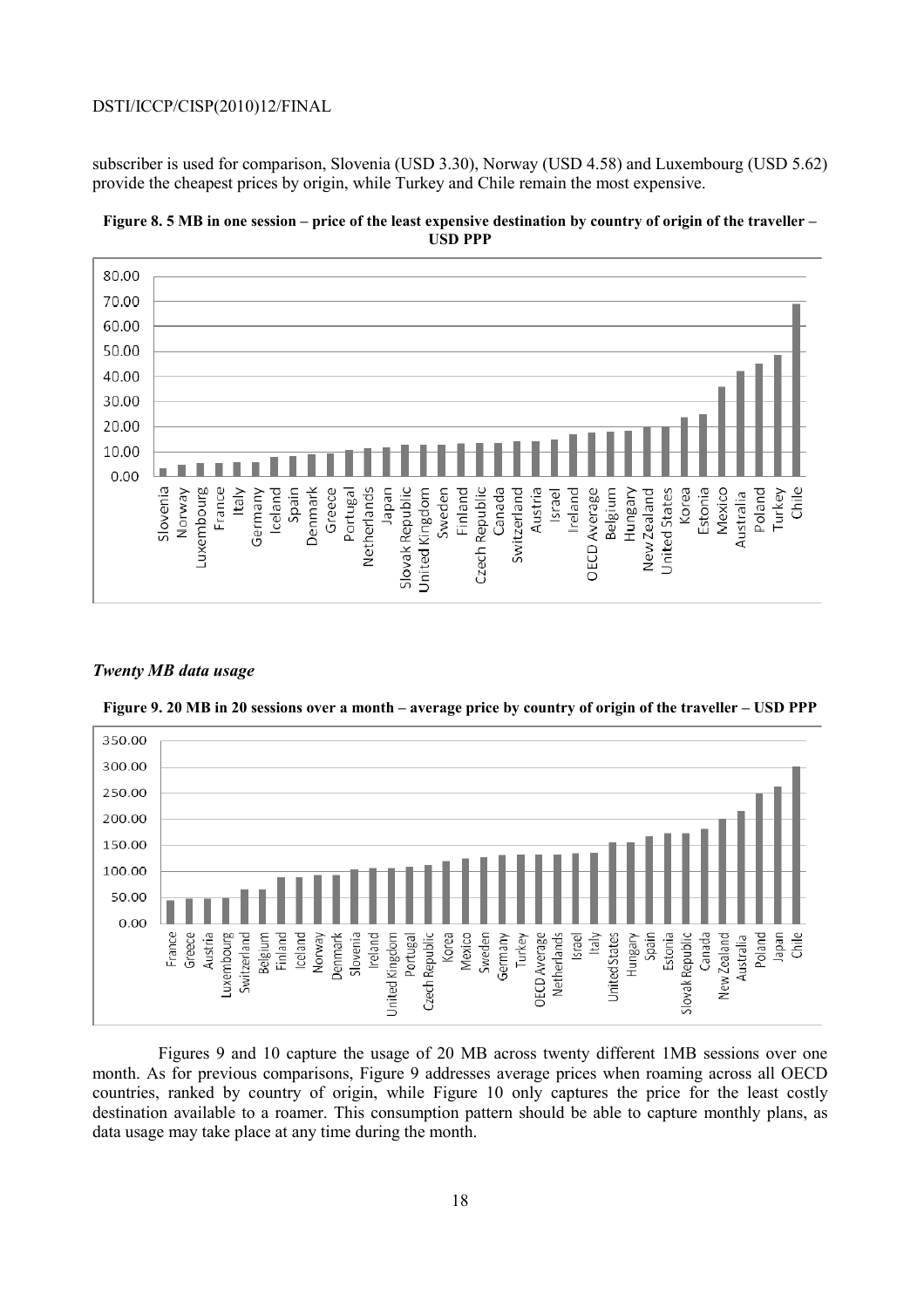

**Figure 10. 20 MB in 20 sessions over a month – price of the least expensive destination by country of origin of the traveller – USD PPP** 

 The average price across the OECD area was USD 132.20, down to USD 68.50 if only the least expensive destination is chosen. France, Greece and Austria are the least expensive countries of origin from which to roam across the OECD area (all below USD 50 for 20 MB traffic), whereas Chile, Poland and Japan advertise prices higher than USD 250. If only the cheapest destination is chosen, as many as fifteen countries offer prices under USD 50 for 20 MB traffic of this type, the most economical being the Slovak Republic (USD 14.50), Slovenia (USD 18.14) and Belgium (USD 20.77). Japan (USD 232.30), Poland (180.75) and Chile (USD 175.00) are all over USD 170 and are the most expensive countries on the basis of this consumption pattern.

 Lastly, the usage of 20 MB in a single session on a single day has been benchmarked. This again should allow for capturing daily plans with higher data allowances. Not surprisingly, operators offering daily plans which allow for a daily consumption of 20MB are well ranked. Ireland, Spain and France offer deals below USD 30 on average across the OECD area. On the other hand, prices for Chile (USD 301.00), Poland (USD 250.69) and Australia (USD 212.42) remain extremely high. The OECD average is USD 119.60. If only the least expensive destination is taken into account for benchmarking purposes, the OECD average price by country of origin drops down to USD 52.63, with some countries having prices as low as USD 11.61 (Japan), USD 12.22 (Norway), USD 14.50 (Slovak Republic) and USD 16.86 (Ireland). Poland, Chile and Australia have prices higher than USD 150 for the same data roaming usage.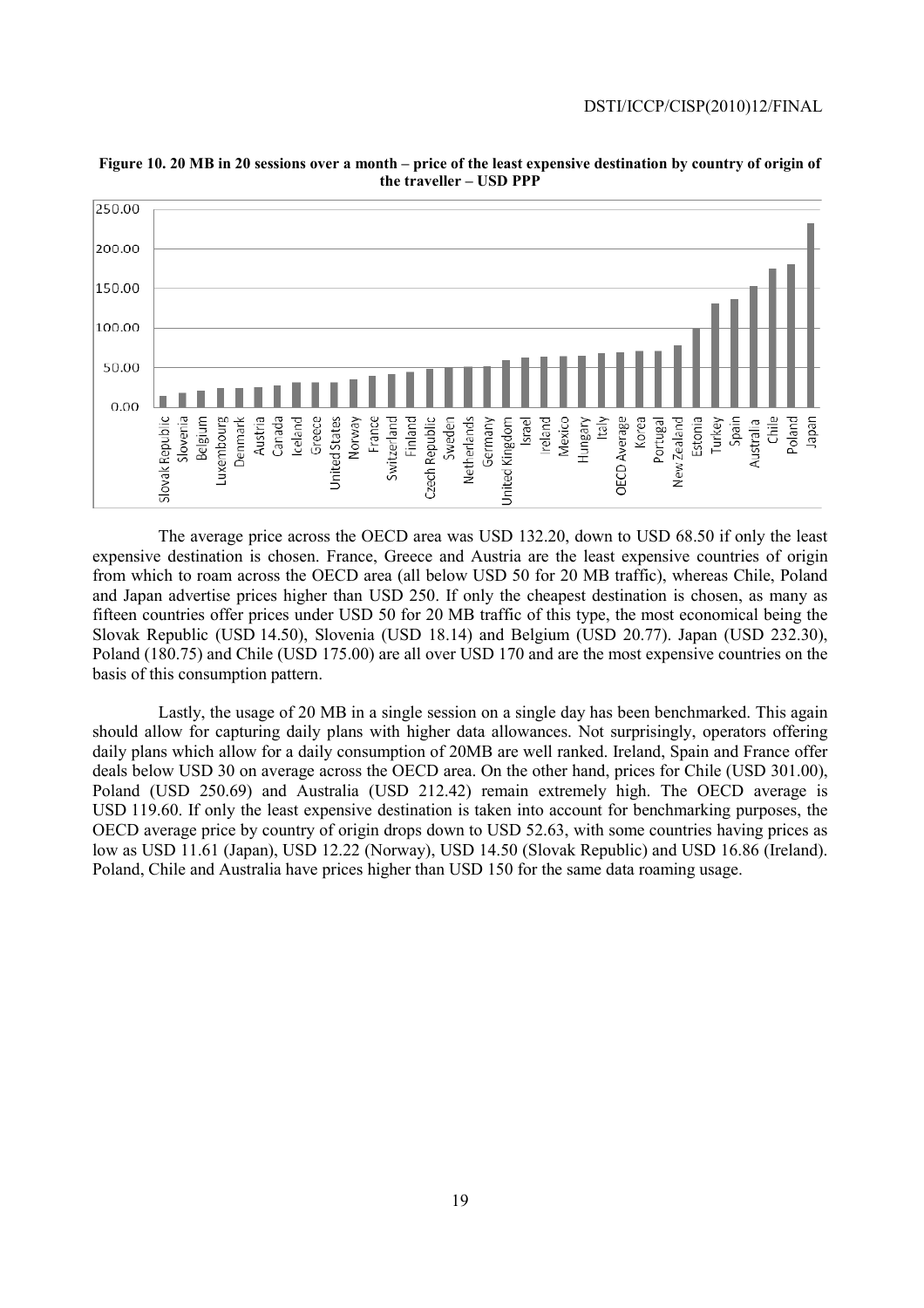

**Figure 11: 20 MB in one session – average price by country of origin of the traveller – USD PPP** 

**Figure 12: 20 MB in one session – price of the least expensive destination by country of origin of the traveller – USD PPP** 



 It is striking that Japan, which generally ranks as one of the most expensive origin countries for data roaming services, has the cheapest available price for this 20MB, single session usage across the OECD area. Provided that an NTT Docomo subscriber has a domestic data plan, the "Global Pake-hodai Special" rate is available for selected networks in the United States, Korea, Australia and some European countries, which allows for unlimited data roaming use within a single day, for a daily charge of JPY1 480 (USD 11.61 PPP). By way of contrast, no other data plan is available, which penalises a non-intensive, but regular use of data roaming services. A similar conclusion may be drawn for Ireland, France or Spain. As a further example, O2 in Ireland offers up to 50MB daily traffic for USD 28 in certain countries.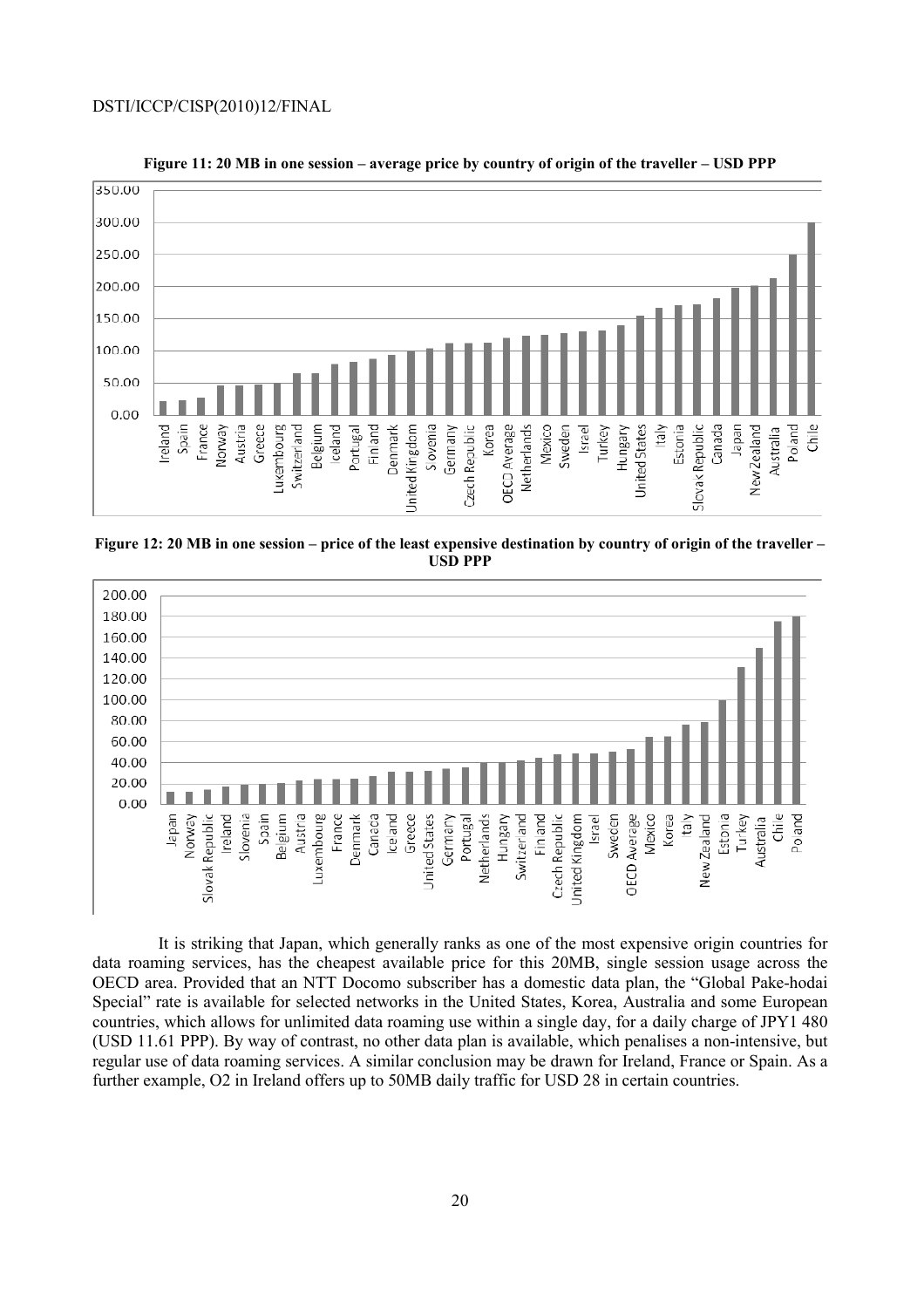#### *Laptop use*



**Figure 13. 20 MB in 20 sessions over a month - average price by country of origin of the traveller - laptop use only - USD PPP** 

**Figure 14. 20 MB in 20 sessions over a month - price of the least expensive destination by country of origin of the traveller - laptop use only - USD PPP** 



 Figures 13 and Figure 14 show prices for the same consumption pattern as Figures 9 and 10, but include laptop use only. Prices are not cheaper than for handset use, but sometimes they are higher. That is due to two reasons: first, only a minority of operators advertised special plans for laptop use. Second, when they do, they normally target users with higher consumption patterns. That means that only customers using higher amounts of data may benefit from significant discounts. For example, SFR in France offers significant discounts in daily and weekly plans for laptop use, but data volumes are as high as 50, 75 or 150 MB, which means no significant discount if the data amount is only 20 MB. The average OECD price for this graph is USD 142.12, if the average price by origin is considered, USD 78.89 if it is the least expensive destination by country. That is higher than equivalent use with a laptop. Not only are there no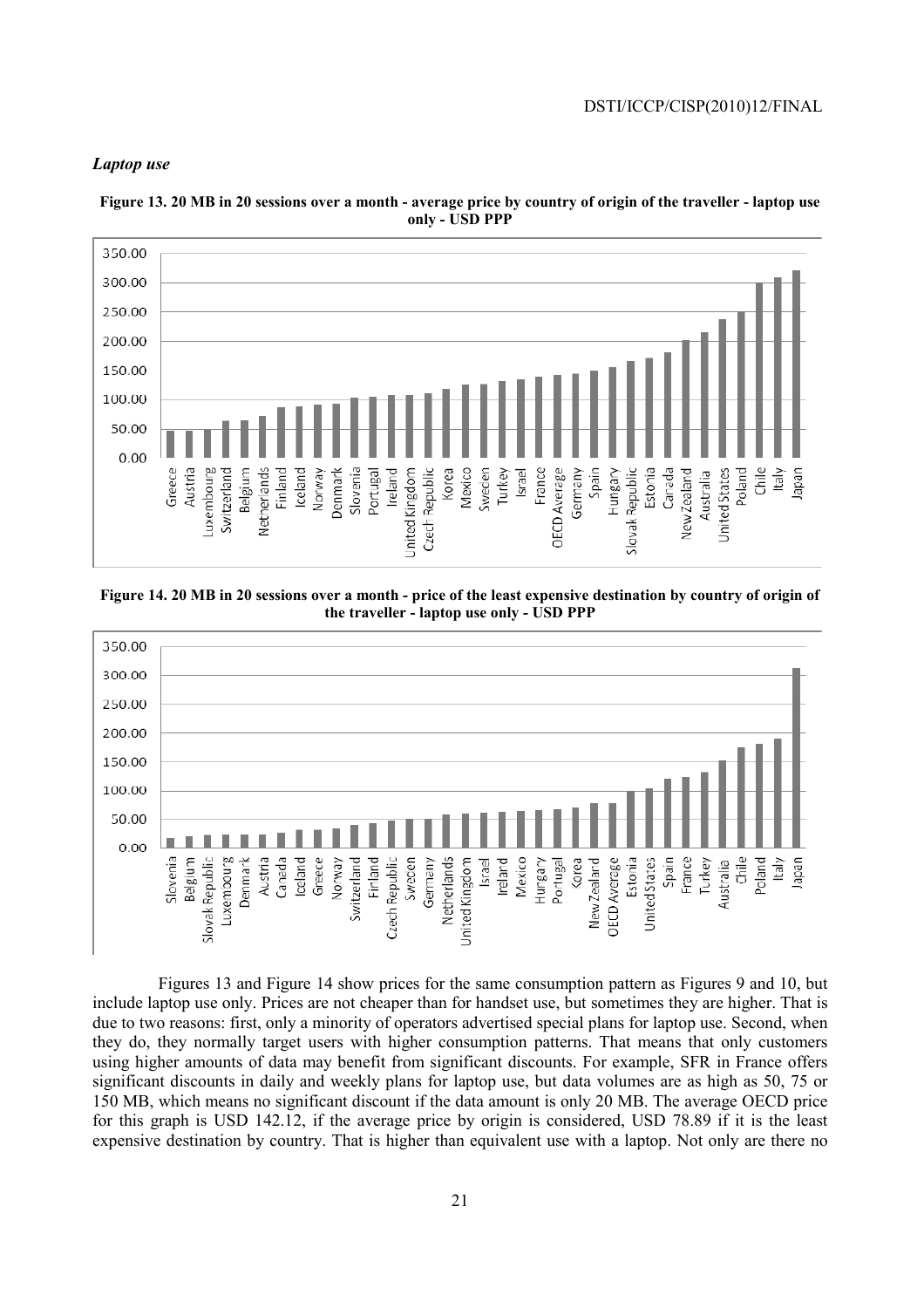discounts for laptop use following this pattern, but handset deals are slightly less expensive in this case. However, laptop-only plans are likely to be less expensive than their handset counterparts if higher data amounts are considered, at least for some countries.

#### **158.87**

#### *Multimedia Messaging Service (MMS)*

 Operators typically market Multimedia Messaging Services as a differentiated service from general data roaming services, although data roaming transmission is inherent to this service. Mobile service providers usually break down countries into zones following a different arrangement from traditional data roaming services. In fact, blended pricing for sending SMS is more widespread than for data roaming services. As such, 30 out of 68 operators have a blended price for sending MMS, no matter where the roamer is sending it from. Many other operators (nineteen) only apply standard data roaming charges to MMS, thus charging a different price depending on the size of the MMS. It is also very common to charge different prices according to different size intervals. For example, TIM in Italy charges different prices for MMS up to 100kB, and over 100kB. Moreover, some operators pay attention to the type of MMS (either text, picture or video), and charge different prices accordingly (*e.g.* Telstra in Australia).

 Regarding the reception of MMS, operators that charge data roaming charges for sending MMS, also charge the same roaming charges for receiving them. Sending MMS typically has a premium cost over the standard data roaming price of the traffic exchanged. As an example, Telenor in Denmark charges the standard data roaming price both for received and sent MMS, with an additional USD 0.40 (DKK 2.50) on top, per MMS sent. For benchmarking purposes, a standard 100kB picture MMS has been chosen and benchmarked across countries, both for sending and receiving. Seventeen operators do not charge for receiving MMS.

 The average price for sending a 100 kB picture back home when roaming abroad is USD 1.34, though some countries charge fees as high as nearly USD 3.5 (Mexico) or USD 4.5 (Spain). Charges for receiving MMS, according to the previous paragraphs, are significantly lower, as many operators do not charge or charge significantly less for receiving MMS. The average price for the reception of a similar MMS is USD 0.67, which is half the price for sending it.



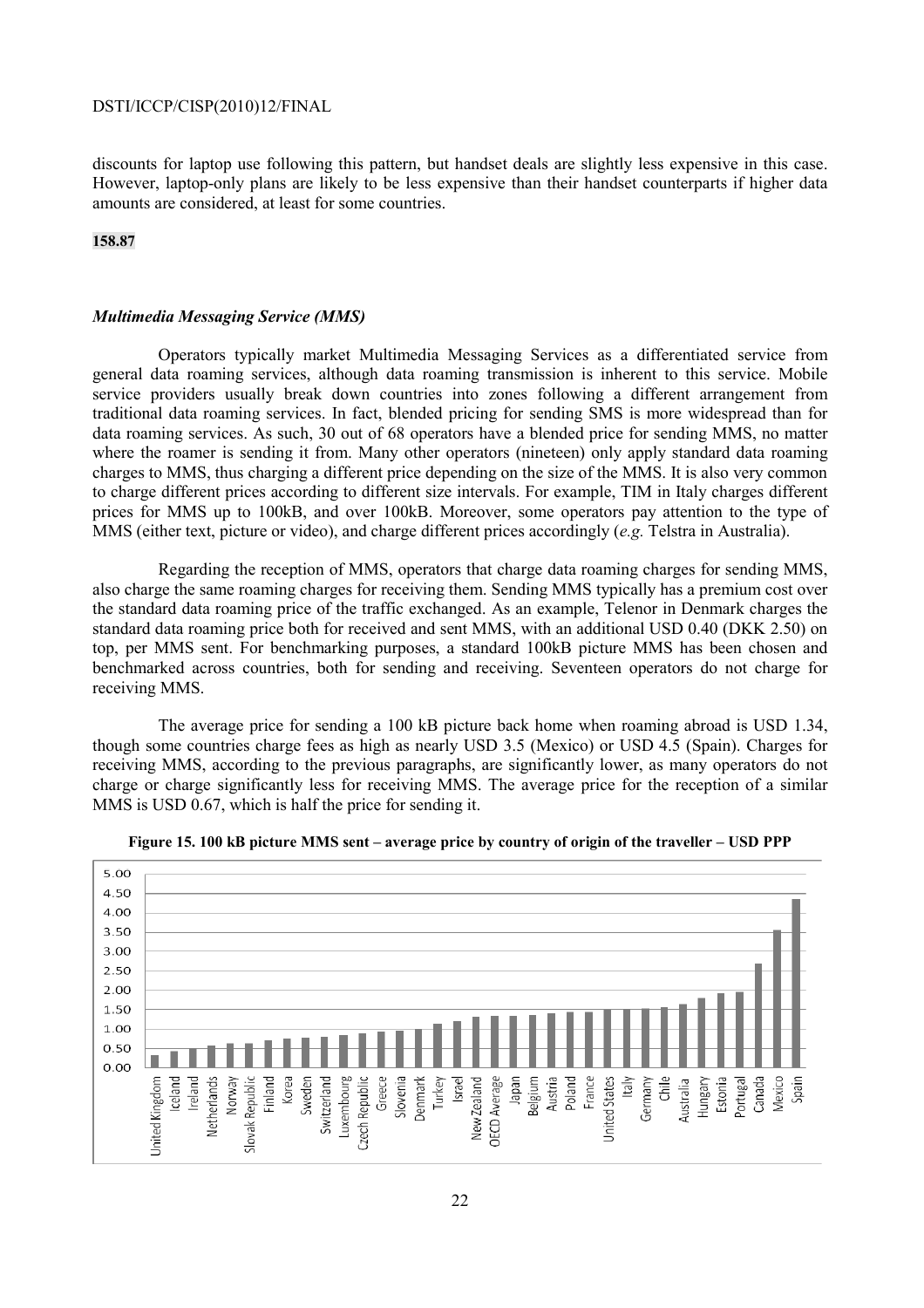Spain is the most expensive country for sending MMS while roaming, charging over USD 4 per message. Prices in Spain and Mexico also remain high for receiving MMS (the average of the two Spanish operators is higher than USD 3 per MMS received). Telcel charges USD 3 on average for receiving an MMS. Spain's Movistar charges USD 6.5 for sending and USD 4 for receiving an MMS up to 300 kB. On the other hand, in seven OECD countries none of the two largest operators charge for receiving MMS, while in two countries, Iceland and the United Kingdom, the price charged for sending an MMS while roaming is below USD 0.50.



**Figure 16. 100 kB picture MMS received – average price by country of origin of the traveller – USD PPP**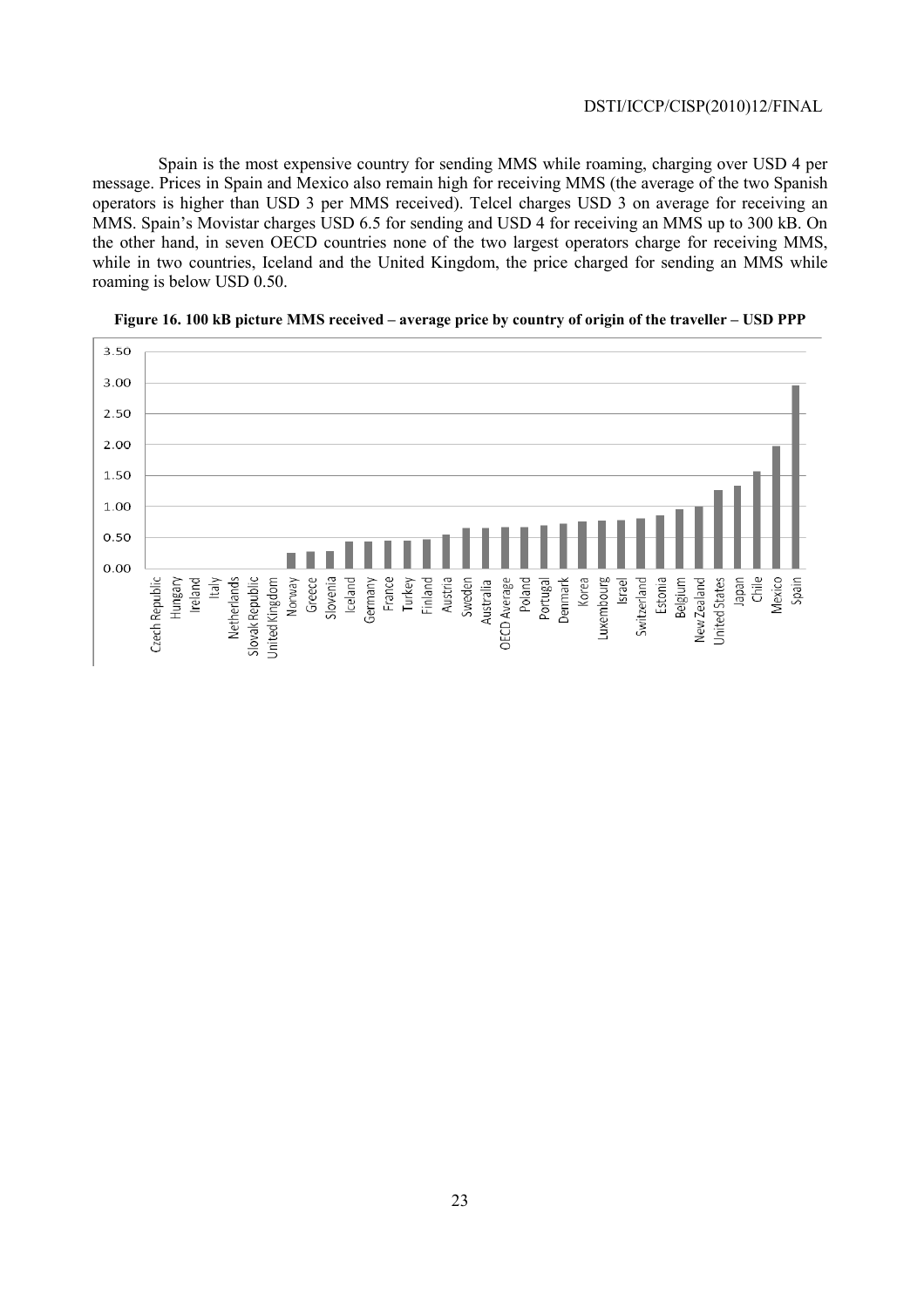|                        | Av.-USD | <b>Av-USD PPP</b> | Least exp. - USD | Least exp - USD PPP |
|------------------------|---------|-------------------|------------------|---------------------|
| <b>Australia</b>       | 16.60   | 11.62             | 16.60            | 11.62               |
| <b>Austria</b>         | 9.51    | 8.49              | 5.88             | 5.25                |
| <b>Belgium</b>         | 10.01   | 8.48              | 6.73             | 5.70                |
| Canada                 | 29.27   | 24.61             | 11.93            | 10.02               |
| <b>Chile</b>           | 12.47   | 16.41             | 11.50            | 15.13               |
| <b>Czech Republic</b>  | 5.50    | 6.70              | 2.88             | 3.52                |
| <b>Denmark</b>         | 8.87    | 5.54              | 4.49             | 2.81                |
| <b>Estonia</b>         | 7.92    | 8.61              | 4.59             | 4.99                |
| <b>Finland</b>         | 6.37    | 4.68              | 3.54             | 2.60                |
| <b>France</b>          | 6.08    | 5.24              | 4.25             | 3.66                |
| Germany                | 9.48    | 8.54              | 3.78             | 3.41                |
| <b>Greece</b>          | 4.37    | 4.17              | 2.99             | 2.85                |
| <b>Hungary</b>         | 5.99    | 8.09              | 2.75             | 3.72                |
| Iceland                | 5.26    | 4.42              | 1.87             | 1.57                |
| <b>Ireland</b>         | 8.29    | 6.23              | 7.21             | 5.42                |
| <b>Israel</b>          | 18.63   | 15.15             | 9.74             | 7.92                |
| <b>Italy</b>           | 12.08   | 10.50             | 5.88             | 5.11                |
| Japan                  | 20.30   | 13.44             | 19.42            | 12.86               |
| <b>Korea</b>           | 7.80    | 9.75              | 7.80             | 9.75                |
| Luxembourg             | 5.57    | 4.46              | 4.13             | 3.30                |
| <b>Mexico</b>          | 13.10   | 19.85             | 5.76             | 8.72                |
| <b>Netherlands</b>     | 7.51    | 6.64              | 2.91             | 2.57                |
| <b>New Zealand</b>     | 12.07   | 10.06             | 4.72             | 3.93                |
| Norway                 | 7.70    | 4.75              | 4.54             | 2.80                |
| <b>Poland</b>          | 9.27    | 12.70             | 6.60             | 9.04                |
| Portugal               | 6.00    | 6.45              | 4.68             | 5.02                |
| <b>Slovak Republic</b> | 7.89    | 9.73              | 3.02             | 3.73                |
| <b>Slovenia</b>        | 5.98    | 6.04              | 2.94             | 2.97                |
| Spain                  | 10.10   | 9.90              | 8.48             | 8.32                |
| <b>Sweden</b>          | 8.38    | 6.35              | 3.36             | 2.55                |
| <b>Switzerland</b>     | 11.90   | 6.92              | 7.99             | 4.65                |
| <b>Turkey</b>          | 8.71    | 9.79              | 8.71             | 9.79                |
| <b>United Kingdom</b>  | 6.27    | 6.02              | 3.50             | 3.37                |
| <b>United States</b>   | 22.06   | 22.06             | 9.78             | 9.78                |
| <b>OECD</b> average    | 10.22   | 9.48              | 6.32             | 5.84                |

### **Table 1. 1 MB in one session - average price by country of origin of the traveller, price of the least expensive destination of the traveller**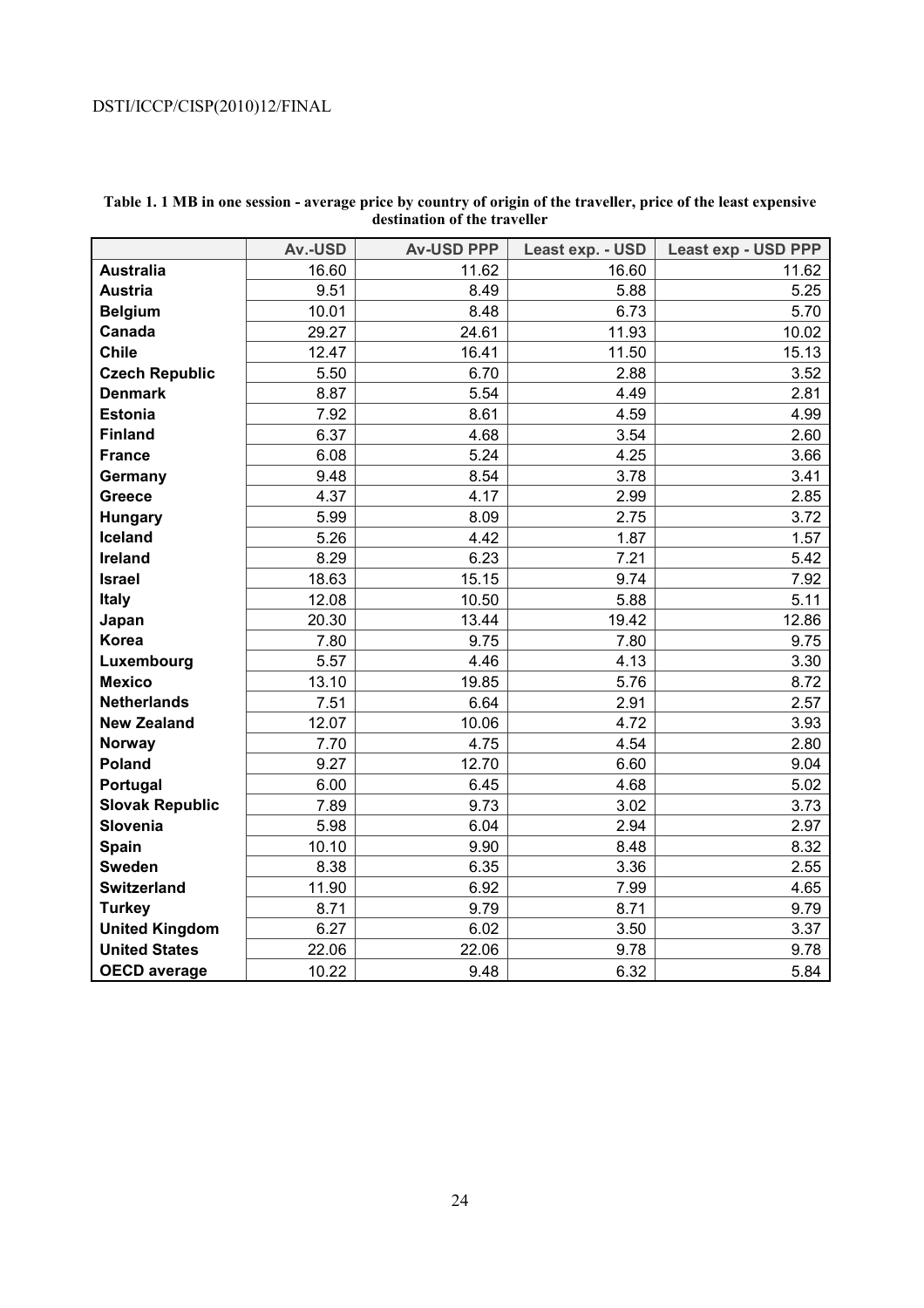|                        | Av.-USD | <b>Av-USD PPP</b> |
|------------------------|---------|-------------------|
| <b>Australia</b>       | 16.60   | 11.62             |
| <b>Austria</b>         | 16.67   | 14.88             |
| <b>Belgium</b>         | 16.57   | 14.04             |
| Canada                 | 29.27   | 24.61             |
| <b>Chile</b>           | 12.47   | 16.41             |
| <b>Czech Republic</b>  | 10.72   | 13.08             |
| <b>Denmark</b>         | 17.61   | 11.01             |
| <b>Estonia</b>         | 15.68   | 17.04             |
| <b>Finland</b>         | 12.04   | 8.85              |
| <b>France</b>          | 9.75    | 8.40              |
| Germany                | 20.86   | 18.80             |
| <b>Greece</b>          | 7.15    | 6.81              |
| <b>Hungary</b>         | 12.46   | 16.84             |
| <b>Iceland</b>         | 14.82   | 12.45             |
| <b>Ireland</b>         | 10.46   | 7.86              |
| <b>Israel</b>          | 18.63   | 15.15             |
| <b>Italy</b>           | 24.48   | 21.28             |
| Japan                  | 20.30   | 13.44             |
| Korea                  | 7.80    | 9.75              |
| Luxembourg             | 8.47    | 6.77              |
| <b>Mexico</b>          | 13.10   | 19.85             |
| <b>Netherlands</b>     | 16.71   | 14.78             |
| <b>New Zealand</b>     | 11.66   | 9.72              |
| <b>Norway</b>          | 14.03   | 8.66              |
| <b>Poland</b>          | 14.62   | 20.03             |
| Portugal               | 8.66    | 9.31              |
| <b>Slovak Republic</b> | 16.92   | 20.88             |
| Slovenia               | 12.39   | 12.50             |
| Spain                  | 13.32   | 13.07             |
| <b>Sweden</b>          | 17.20   | 13.03             |
| <b>Switzerland</b>     | 11.90   | 6.92              |
| <b>Turkey</b>          | 8.71    | 9.79              |
| <b>United Kingdom</b>  | 10.51   | 10.10             |
| <b>United States</b>   | 22.06   | 22.06             |
| <b>OECD</b> average    | 14.55   | 13.52             |

### **Table 2. 1 MB in one session - average price by country of origin of the traveller - intra EU/EEA routes excluded**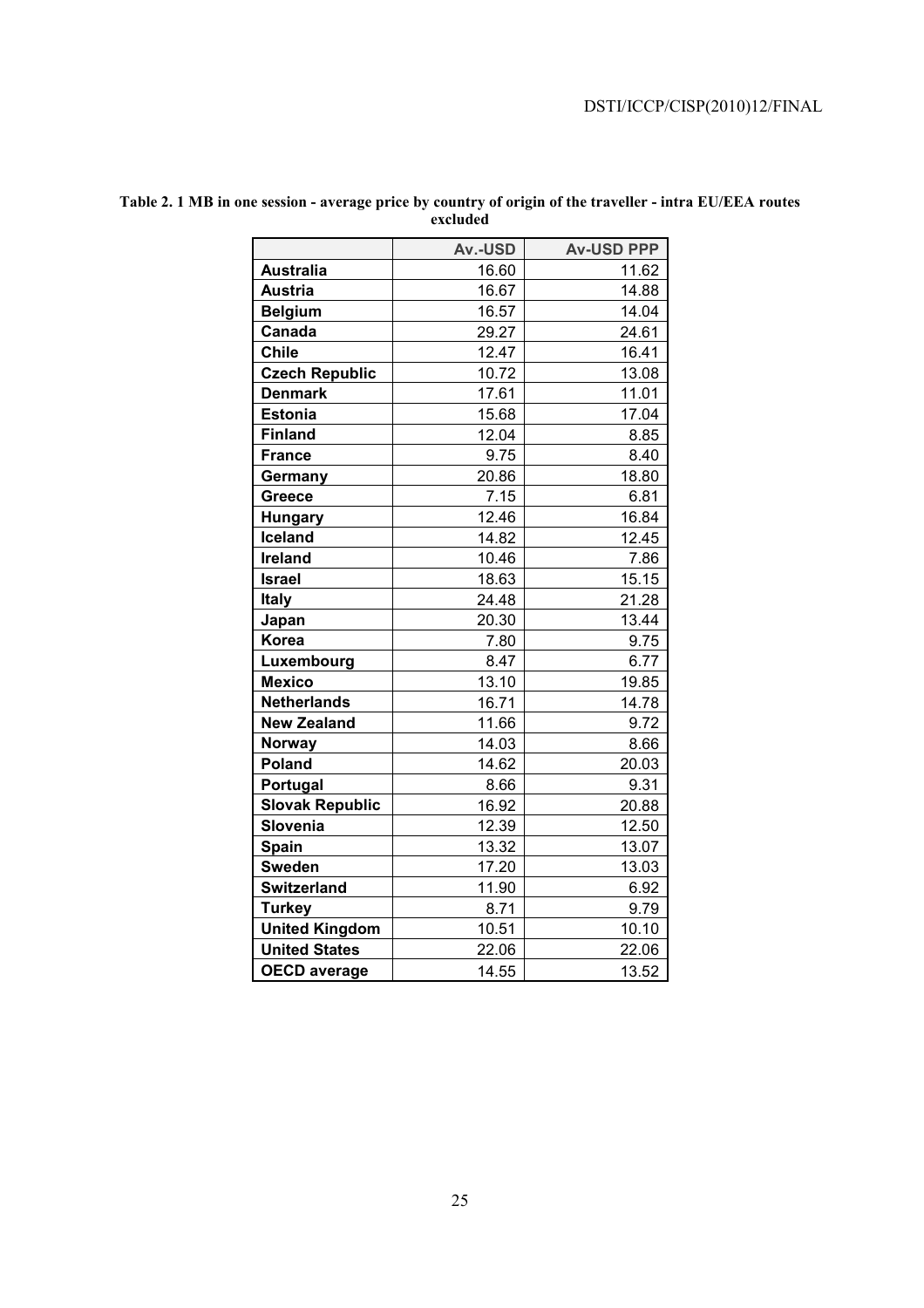|                        | Av.-USD | <b>Av-USD PPP</b> | Least exp. - USD | Least exp - USD PPP |
|------------------------|---------|-------------------|------------------|---------------------|
| <b>Australia</b>       | 78.46   | 54.89             | 61.51            | 43.03               |
| <b>Austria</b>         | 23.63   | 21.09             | 18.63            | 16.63               |
| <b>Belgium</b>         | 28.70   | 24.31             | 20.38            | 17.26               |
| Canada                 | 71.46   | 60.06             | 16.26            | 13.67               |
| <b>Chile</b>           | 57.10   | 75.14             | 52.26            | 68.76               |
| <b>Czech Republic</b>  | 24.12   | 29.42             | 11.06            | 13.48               |
| <b>Denmark</b>         | 40.43   | 25.27             | 14.36            | 8.97                |
| <b>Estonia</b>         | 39.60   | 43.05             | 22.95            | 24.95               |
| <b>Finland</b>         | 32.06   | 23.56             | 17.93            | 13.18               |
| <b>France</b>          | 12.46   | 10.73             | 8.43             | 7.26                |
| Germany                | 38.05   | 34.28             | 16.31            | 14.69               |
| Greece                 | 14.25   | 13.58             | 9.93             | 9.46                |
| <b>Hungary</b>         | 29.95   | 40.47             | 13.76            | 18.59               |
| Iceland                | 26.30   | 22.10             | 9.33             | 7.84                |
| <b>Ireland</b>         | 41.46   | 31.16             | 36.05            | 27.09               |
| <b>Israel</b>          | 33.66   | 27.37             | 18.06            | 14.68               |
| <b>Italy</b>           | 39.12   | 34.00             | 19.61            | 17.05               |
| Japan                  | 98.79   | 65.42             | 87.69            | 58.07               |
| Korea                  | 28.55   | 35.69             | 18.92            | 23.65               |
| Luxembourg             | 15.00   | 12.00             | 7.03             | 5.62                |
| <b>Mexico</b>          | 39.60   | 60.01             | 23.68            | 35.87               |
| <b>Netherlands</b>     | 37.54   | 33.20             | 14.54            | 12.86               |
| <b>New Zealand</b>     | 60.36   | 50.32             | 23.58            | 19.66               |
| <b>Norway</b>          | 37.50   | 23.15             | 14.44            | 8.91                |
| Poland                 | 45.74   | 62.67             | 32.98            | 45.19               |
| Portugal               | 30.02   | 32.26             | 23.38            | 25.12               |
| <b>Slovak Republic</b> | 35.79   | 44.16             | 10.10            | 12.46               |
| Slovenia               | 27.07   | 27.32             | 7.19             | 7.26                |
| <b>Spain</b>           | 50.48   | 49.51             | 42.42            | 41.60               |
| <b>Sweden</b>          | 41.92   | 31.76             | 16.81            | 12.74               |
| <b>Switzerland</b>     | 33.62   | 19.54             | 24.50            | 14.24               |
| <b>Turkey</b>          | 43.57   | 48.95             | 43.57            | 48.95               |
| <b>United Kingdom</b>  | 27.85   | 26.76             | 15.58            | 14.97               |
| <b>United States</b>   | 69.91   | 69.91             | 20.12            | 20.12               |
| <b>OECD</b> average    | 39.83   | 37.15             | 23.33            | 21.88               |

### **Table 3. 5 MB in 5 sessions over a week – average price by country of origin of the traveller, price of the least expensive destination of the traveller**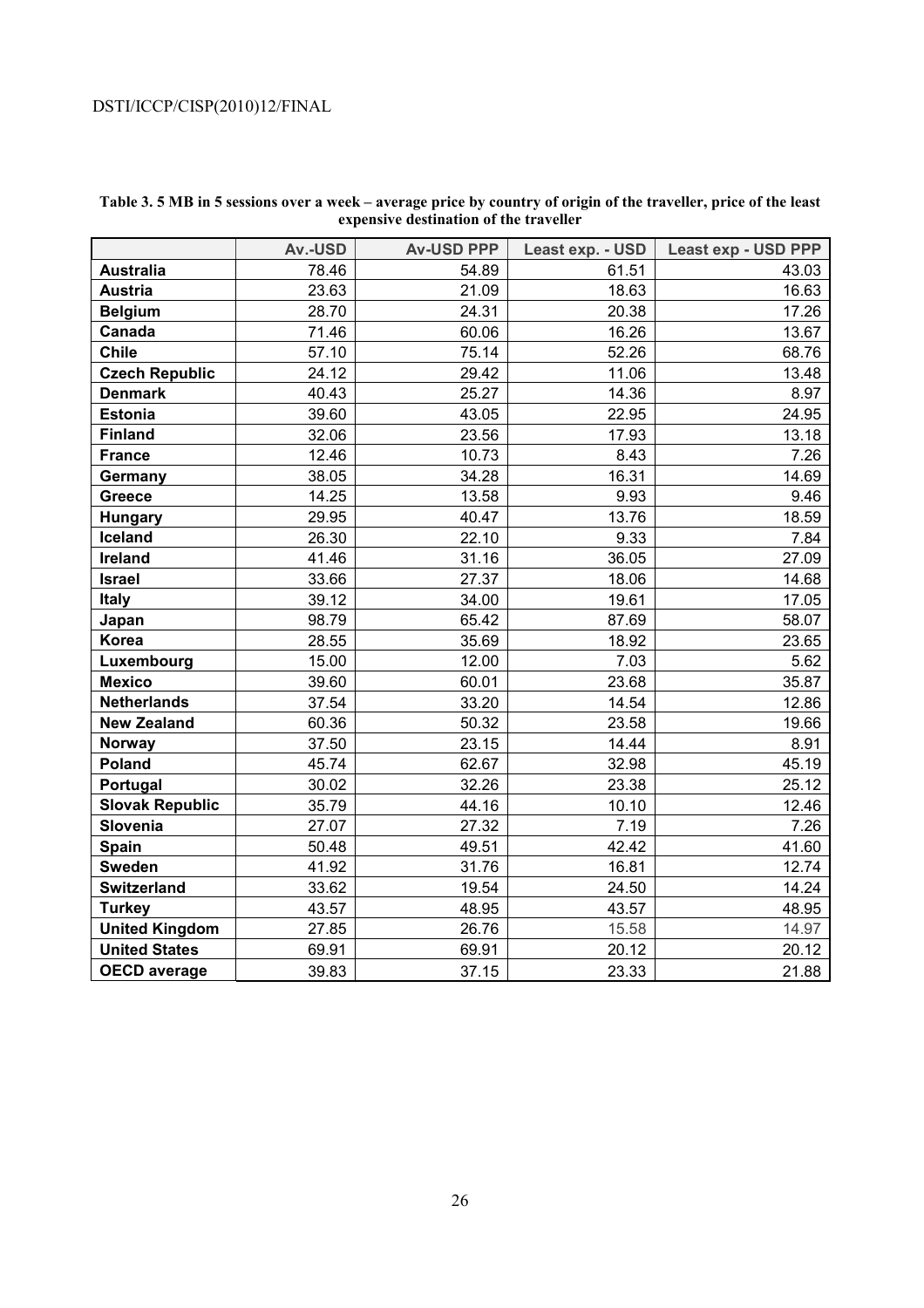|                        | Av.-USD | <b>Av-USD PPP</b> | Least exp. - USD | Least exp - USD PPP |
|------------------------|---------|-------------------|------------------|---------------------|
| <b>Australia</b>       | 77.52   | 54.24             | 60.57            | 42.38               |
| <b>Austria</b>         | 21.41   | 19.11             | 16.01            | 14.29               |
| <b>Belgium</b>         | 29.73   | 25.19             | 21.32            | 18.06               |
| Canada                 | 71.46   | 60.06             | 16.26            | 13.67               |
| <b>Chile</b>           | 57.10   | 75.14             | 52.26            | 68.76               |
| <b>Czech Republic</b>  | 24.12   | 29.42             | 11.06            | 13.48               |
| <b>Denmark</b>         | 40.43   | 25.27             | 14.36            | 8.97                |
| <b>Estonia</b>         | 39.60   | 43.05             | 22.95            | 24.95               |
| <b>Finland</b>         | 32.06   | 23.56             | 17.93            | 13.18               |
| <b>France</b>          | 7.33    | 6.31              | 6.54             | 5.63                |
| Germany                | 28.68   | 25.85             | 6.50             | 5.86                |
| Greece                 | 14.33   | 13.65             | 10.03            | 9.55                |
| Hungary                | 29.95   | 40.47             | 13.76            | 18.59               |
| Iceland                | 26.30   | 22.10             | 9.33             | 7.84                |
| Ireland                | 28.40   | 21.34             | 22.43            | 16.86               |
| <b>Israel</b>          | 33.66   | 27.37             | 18.06            | 14.68               |
| <b>Italy</b>           | 17.33   | 15.07             | 6.54             | 5.68                |
| Japan                  | 78.59   | 52.05             | 17.54            | 11.61               |
| Korea                  | 28.55   | 35.69             | 18.92            | 23.65               |
| Luxembourg             | 15.00   | 12.00             | 7.03             | 5.62                |
| <b>Mexico</b>          | 39.60   | 60.01             | 23.68            | 35.87               |
| <b>Netherlands</b>     | 36.21   | 32.02             | 12.91            | 11.42               |
| <b>New Zealand</b>     | 60.36   | 50.32             | 23.58            | 19.66               |
| <b>Norway</b>          | 32.83   | 20.26             | 7.43             | 4.58                |
| Poland                 | 45.74   | 62.67             | 32.98            | 45.19               |
| Portugal               | 20.38   | 21.89             | 9.90             | 10.64               |
| <b>Slovak Republic</b> | 35.79   | 44.16             | 10.10            | 12.46               |
| Slovenia               | 24.98   | 25.21             | 3.27             | 3.30                |
| Spain                  | 10.10   | 9.90              | 8.48             | 8.32                |
| <b>Sweden</b>          | 24.70   | 18.71             | 16.81            | 12.74               |
| <b>Switzerland</b>     | 33.62   | 19.54             | 24.50            | 14.24               |
| <b>Turkey</b>          | 43.57   | 48.95             | 43.57            | 48.95               |
| <b>United Kingdom</b>  | 26.22   | 25.20             | 13.24            | 12.72               |
| <b>United States</b>   | 69.91   | 69.91             | 20.12            | 20.12               |
| <b>OECD</b> average    | 35.46   | 33.40             | 18.23            | 17.75               |

#### **Table 4. 5 MB in one session, average price by country of origin of the traveller, price of the least expensive destination by country of origin of the traveller**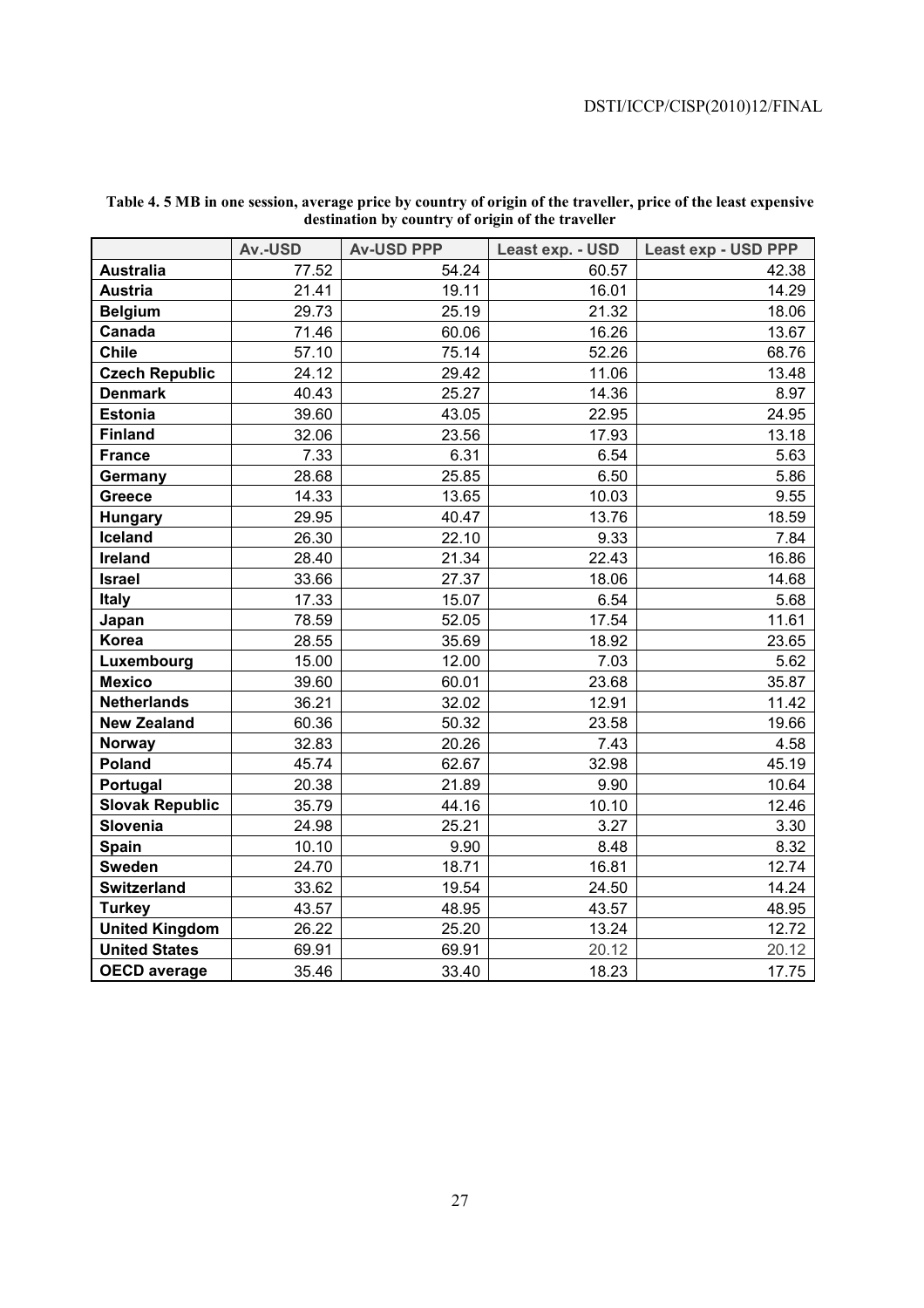|                        | Av.-USD | <b>Av-USD PPP</b> | Least exp. - USD | <b>Least exp - USD PPP</b> |
|------------------------|---------|-------------------|------------------|----------------------------|
| <b>Australia</b>       | 308.08  | 215.53            | 218.90           | 153.14                     |
| <b>Austria</b>         | 54.08   | 48.27             | 28.43            | 25.38                      |
| <b>Belgium</b>         | 77.43   | 65.60             | 24.52            | 20.77                      |
| Canada                 | 216.52  | 181.99            | 32.53            | 27.34                      |
| <b>Chile</b>           | 228.76  | 301.00            | 133.00           | 175.00                     |
| <b>Czech Republic</b>  | 91.89   | 112.06            | 39.63            | 48.33                      |
| <b>Denmark</b>         | 149.28  | 93.31             | 39.01            | 24.39                      |
| <b>Estonia</b>         | 158.42  | 172.20            | 91.80            | 99.78                      |
| <b>Finland</b>         | 119.45  | 87.78             | 61.02            | 44.84                      |
| <b>France</b>          | 50.74   | 43.71             | 45.75            | 39.41                      |
| Germany                | 145.61  | 131.20            | 58.14            | 52.39                      |
| Greece                 | 50.25   | 47.87             | 32.95            | 31.39                      |
| <b>Hungary</b>         | 115.36  | 155.89            | 48.61            | 65.69                      |
| Iceland                | 105.19  | 88.40             | 37.32            | 31.36                      |
| <b>Ireland</b>         | 142.11  | 106.79            | 84.87            | 63.78                      |
| <b>Israel</b>          | 165.11  | 134.26            | 77.31            | 62.87                      |
| Italy                  | 156.47  | 136.02            | 78.43            | 68.18                      |
| Japan                  | 395.16  | 261.69            | 350.77           | 232.30                     |
| Korea                  | 95.44   | 119.29            | 56.75            | 70.94                      |
| Luxembourg             | 62.30   | 49.86             | 29.87            | 23.90                      |
| <b>Mexico</b>          | 82.49   | 124.99            | 42.50            | 64.40                      |
| <b>Netherlands</b>     | 150.17  | 132.81            | 58.17            | 51.45                      |
| <b>New Zealand</b>     | 241.46  | 201.29            | 94.34            | 78.64                      |
| <b>Norway</b>          | 150.02  | 92.60             | 57.76            | 35.65                      |
| Poland                 | 182.98  | 250.69            | 131.93           | 180.75                     |
| Portugal               | 101.08  | 108.60            | 66.50            | 71.45                      |
| <b>Slovak Republic</b> | 139.92  | 172.64            | 11.75            | 14.50                      |
| Slovenia               | 102.85  | 103.80            | 17.97            | 18.14                      |
| Spain                  | 171.08  | 167.79            | 138.82           | 136.15                     |
| <b>Sweden</b>          | 167.66  | 127.02            | 67.24            | 50.94                      |
| <b>Switzerland</b>     | 112.11  | 65.16             | 72.85            | 42.34                      |
| <b>Turkey</b>          | 117.29  | 131.78            | 117.29           | 131.78                     |
| <b>United Kingdom</b>  | 111.39  | 107.06            | 62.31            | 59.88                      |
| <b>United States</b>   | 155.71  | 155.71            | 31.61            | 31.61                      |
| <b>OECD</b> average    | 143.35  | 132.20            | 74.73            | 68.50                      |

### **Table 5. 20 MB in 20 sessions over a month, average price by country of origin of the traveller, price of the least expensive destination of the traveller**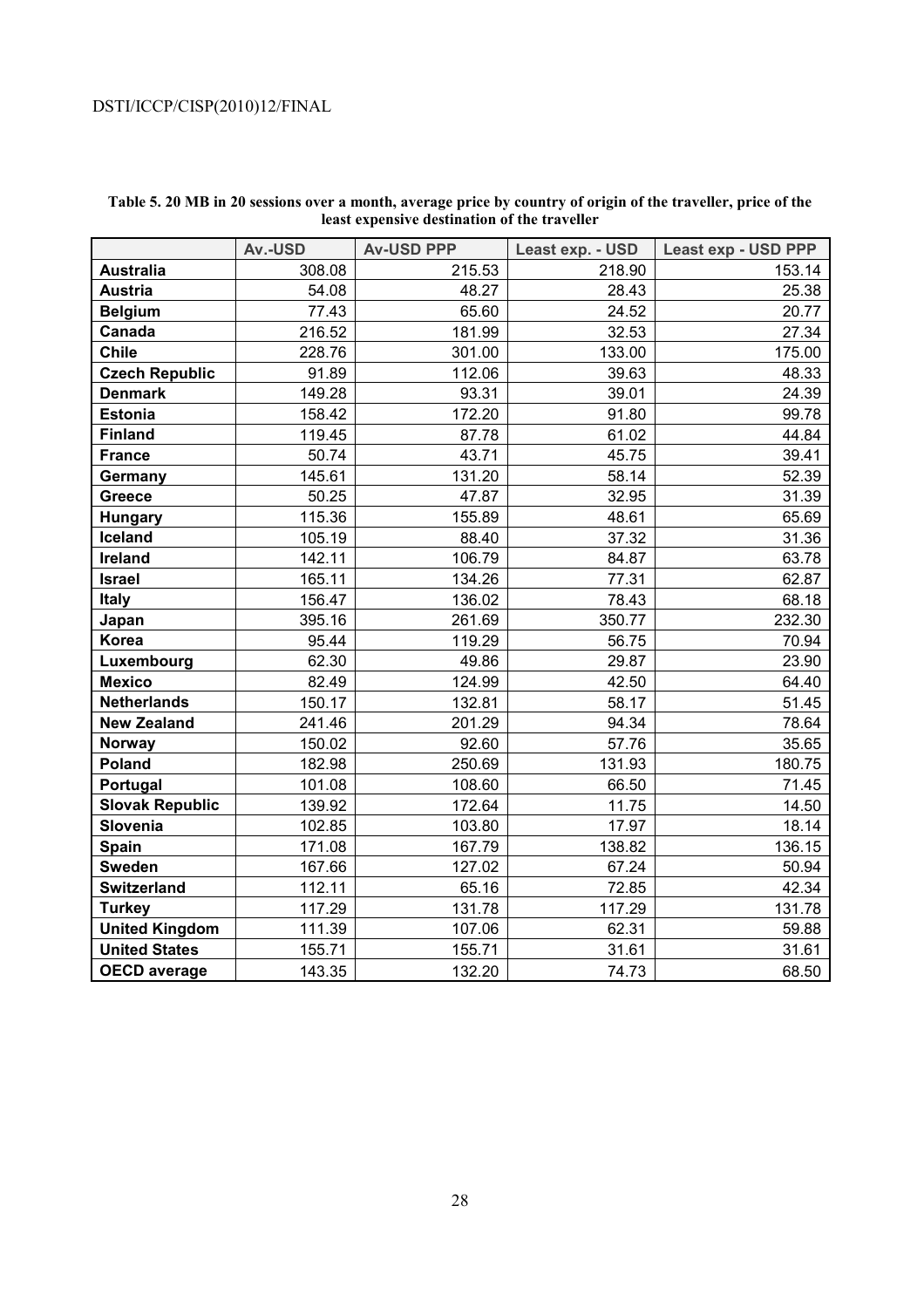|                        | Av.-USD | <b>Av-USD PPP</b> | Least exp. - USD | Least exp - USD PPP |
|------------------------|---------|-------------------|------------------|---------------------|
| <b>Australia</b>       | 303.63  | 212.42            | 214.45           | 150.03              |
| <b>Austria</b>         | 51.86   | 46.29             | 25.82            | 23.05               |
| <b>Belgium</b>         | 77.43   | 65.60             | 24.52            | 20.77               |
| Canada                 | 216.52  | 181.99            | 32.53            | 27.34               |
| <b>Chile</b>           | 228.76  | 301.00            | 133.00           | 175.00              |
| <b>Czech Republic</b>  | 91.89   | 112.06            | 39.63            | 48.33               |
| <b>Denmark</b>         | 149.28  | 93.31             | 39.01            | 24.39               |
| <b>Estonia</b>         | 158.42  | 172.20            | 91.80            | 99.78               |
| <b>Finland</b>         | 119.45  | 87.78             | 61.02            | 44.84               |
| <b>France</b>          | 31.57   | 27.20             | 28.10            | 24.21               |
| Germany                | 123.76  | 111.52            | 38.53            | 34.72               |
| <b>Greece</b>          | 50.33   | 47.95             | 33.05            | 31.48               |
| <b>Hungary</b>         | 103.32  | 139.61            | 30.55            | 41.28               |
| Iceland                | 95.49   | 80.25             | 37.32            | 31.36               |
| <b>Ireland</b>         | 28.40   | 21.34             | 22.43            | 16.86               |
| <b>Israel</b>          | 160.37  | 130.40            | 59.93            | 48.73               |
| <b>Italy</b>           | 191.82  | 166.75            | 88.24            | 76.70               |
| Japan                  | 299.23  | 198.16            | 17.54            | 11.61               |
| Korea                  | 90.56   | 113.20            | 52.02            | 65.03               |
| Luxembourg             | 62.30   | 49.86             | 29.87            | 23.90               |
| <b>Mexico</b>          | 82.49   | 124.99            | 42.50            | 64.40               |
| <b>Netherlands</b>     | 139.47  | 123.35            | 45.10            | 39.88               |
| <b>New Zealand</b>     | 241.46  | 201.29            | 94.34            | 78.64               |
| <b>Norway</b>          | 73.99   | 45.67             | 19.80            | 12.22               |
| Poland                 | 182.98  | 250.69            | 131.93           | 180.75              |
| Portugal               | 76.83   | 82.55             | 33.17            | 35.64               |
| <b>Slovak Republic</b> | 139.92  | 172.64            | 11.75            | 14.50               |
| Slovenia               | 102.85  | 103.80            | 17.97            | 18.14               |
| Spain                  | 24.05   | 23.59             | 20.82            | 20.42               |
| <b>Sweden</b>          | 167.66  | 127.02            | 67.24            | 50.94               |
| <b>Switzerland</b>     | 112.11  | 65.16             | 72.85            | 42.34               |
| <b>Turkey</b>          | 117.29  | 131.78            | 117.29           | 131.78              |
| <b>United Kingdom</b>  | 103.25  | 99.23             | 50.62            | 48.65               |
| <b>United States</b>   | 155.71  | 155.71            | 31.61            | 31.61               |
| <b>OECD</b> average    | 128.07  | 119.60            | 54.60            | 52.63               |

### **Table 6. 20 MB in one session, average price by country of origin of the traveller, price of the least expensive destination of the traveller**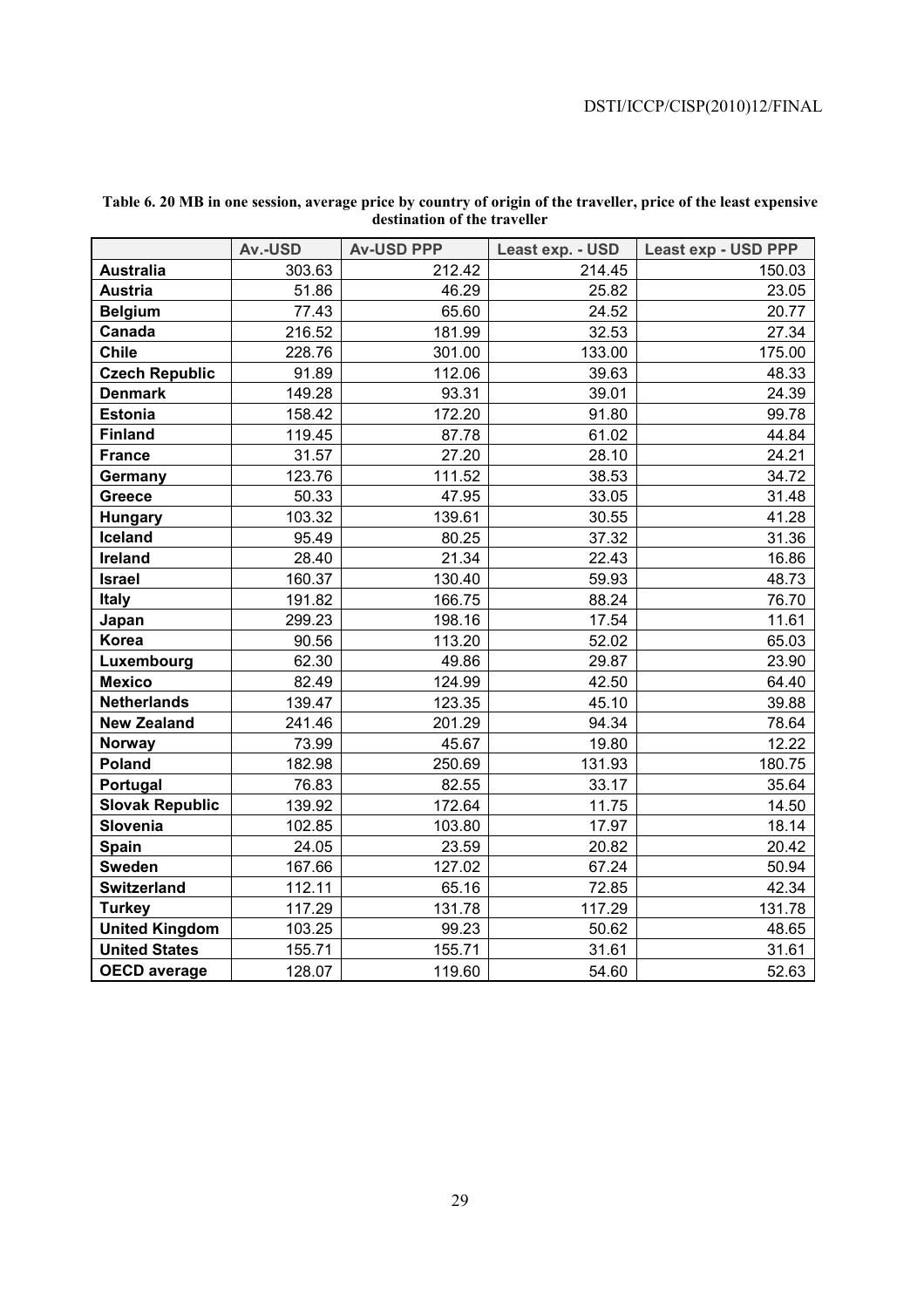|                        | Av.-USD | <b>Av-USD PPP</b> | Least exp. - USD | Least exp - USD PPP |
|------------------------|---------|-------------------|------------------|---------------------|
| <b>Australia</b>       | 308.08  | 215.53            | 218.90           | 153.14              |
| <b>Austria</b>         | 54.08   | 48.27             | 28.43            | 25.38               |
| <b>Belgium</b>         | 77.43   | 65.60             | 24.52            | 20.77               |
| Canada                 | 216.52  | 181.99            | 32.53            | 27.34               |
| <b>Chile</b>           | 228.76  | 301.00            | 133.00           | 175.00              |
| <b>Czech Republic</b>  | 91.89   | 112.06            | 39.63            | 48.33               |
| <b>Denmark</b>         | 149.28  | 93.31             | 39.01            | 24.39               |
| <b>Estonia</b>         | 158.42  | 172.20            | 91.80            | 99.78               |
| <b>Finland</b>         | 119.45  | 87.78             | 61.02            | 44.84               |
| <b>France</b>          | 161.62  | 139.23            | 143.79           | 123.87              |
| Germany                | 161.27  | 145.31            | 57.39            | 51.71               |
| <b>Greece</b>          | 50.25   | 47.87             | 32.95            | 31.39               |
| <b>Hungary</b>         | 115.36  | 155.89            | 48.61            | 65.69               |
| Iceland                | 105.19  | 88.40             | 37.32            | 31.36               |
| <b>Ireland</b>         | 142.11  | 106.79            | 84.87            | 63.78               |
| <b>Israel</b>          | 165.11  | 134.26            | 77.31            | 62.87               |
| <b>Italy</b>           | 357.14  | 310.47            | 219.61           | 190.91              |
| Japan                  | 486.47  | 322.17            | 474.02           | 313.92              |
| Korea                  | 95.44   | 119.29            | 56.75            | 70.94               |
| Luxembourg             | 62.30   | 49.86             | 29.87            | 23.90               |
| <b>Mexico</b>          | 82.49   | 124.99            | 42.50            | 64.40               |
| <b>Netherlands</b>     | 81.67   | 72.23             | 66.11            | 58.47               |
| <b>New Zealand</b>     | 241.46  | 201.29            | 94.34            | 78.64               |
| <b>Norway</b>          | 150.02  | 92.60             | 57.76            | 35.65               |
| Poland                 | 182.98  | 250.69            | 131.93           | 180.75              |
| Portugal               | 97.69   | 104.96            | 62.58            | 67.24               |
| <b>Slovak Republic</b> | 135.04  | 166.62            | 18.29            | 22.57               |
| Slovenia               | 102.85  | 103.80            | 17.97            | 18.14               |
| Spain                  | 152.89  | 149.95            | 123.40           | 121.03              |
| <b>Sweden</b>          | 167.66  | 127.02            | 67.24            | 50.94               |
| <b>Switzerland</b>     | 109.21  | 63.47             | 68.86            | 40.02               |
| <b>Turkey</b>          | 117.29  | 131.78            | 117.29           | 131.78              |
| <b>United Kingdom</b>  | 111.39  | 107.06            | 62.31            | 59.88               |
| <b>United States</b>   | 238.22  | 238.22            | 103.50           | 103.50              |
| <b>OECD average</b>    | 155.21  | 142.12            | 87.22            | 78.89               |

**Table 7. 20 MB in 20 sessions over a month - laptop use only, average price by country of origin of the traveller, price of the least expensive destination of the traveller**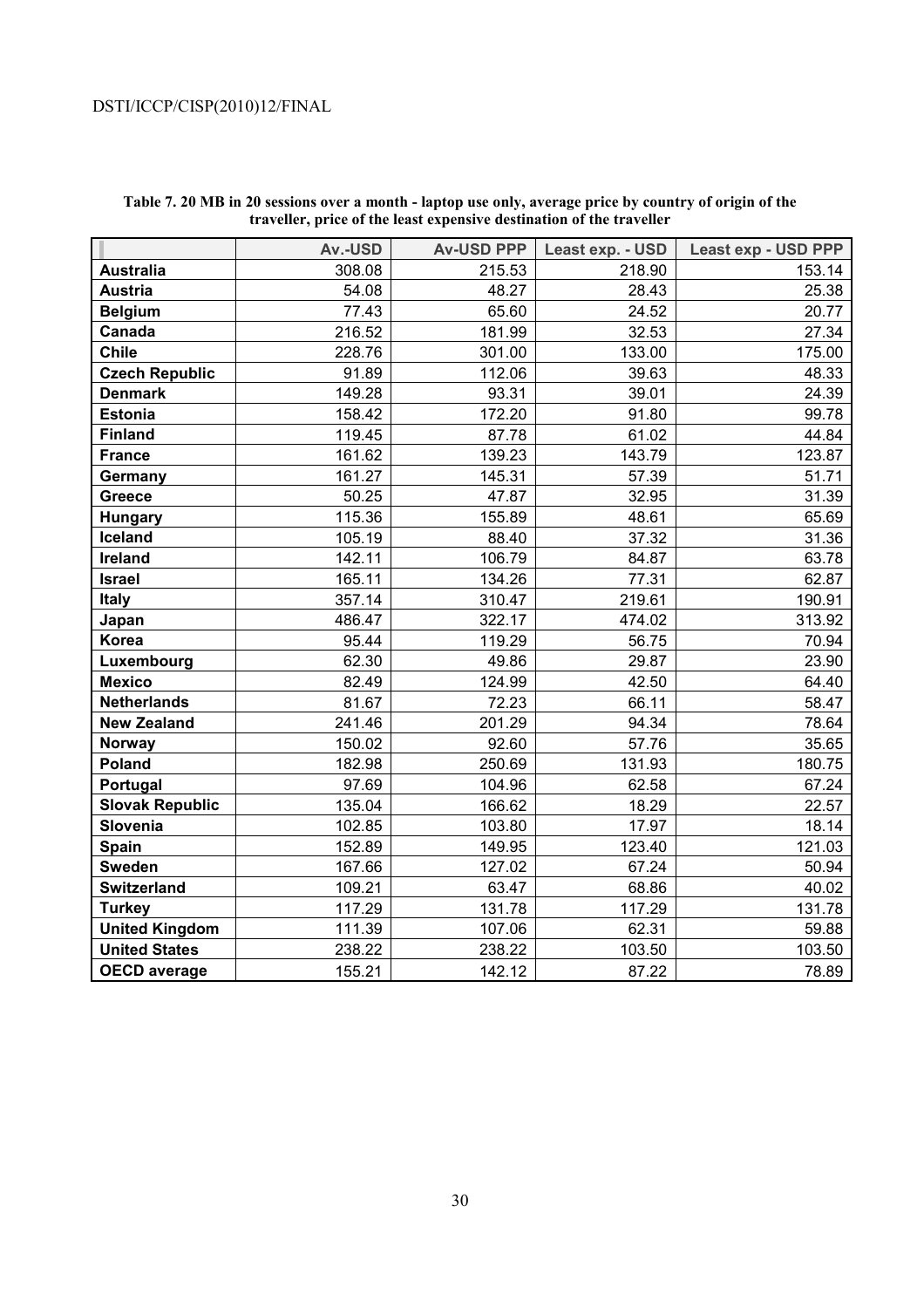|                        | Av.-USD | <b>Av-USD PPP</b> | Least exp. - USD | Least exp - USD PPP |
|------------------------|---------|-------------------|------------------|---------------------|
| <b>Australia</b>       | 2.36    | 1.65              | 2.36             | 1.65                |
| <b>Austria</b>         | 1.60    | 1.43              | 1.56             | 1.39                |
| <b>Belgium</b>         | 1.63    | 1.38              | 1.63             | 1.38                |
| Canada                 | 3.19    | 2.68              | 1.19             | 1.00                |
| <b>Chile</b>           | 1.19    | 1.57              | 1.00             | 1.32                |
| <b>Czech Republic</b>  | 0.73    | 0.89              | 0.57             | 0.69                |
| <b>Denmark</b>         | 1.61    | 1.01              | 1.33             | 0.83                |
| <b>Estonia</b>         | 1.77    | 1.93              | 1.01             | 1.10                |
| <b>Finland</b>         | 0.97    | 0.71              | 0.69             | 0.51                |
| <b>France</b>          | 1.67    | 1.44              | 1.67             | 1.44                |
| Germany                | 1.70    | 1.53              | 1.49             | 1.34                |
| Greece                 | 0.98    | 0.93              | 0.81             | 0.77                |
| <b>Hungary</b>         | 1.34    | 1.80              | 1.23             | 1.67                |
| Iceland                | 0.53    | 0.44              | 0.19             | 0.16                |
| <b>Ireland</b>         | 0.68    | 0.51              | 0.68             | 0.51                |
| <b>Israel</b>          | 1.49    | 1.21              | 1.14             | 0.92                |
| <b>Italy</b>           | 1.75    | 1.52              | 1.44             | 1.25                |
| Japan                  | 2.03    | 1.34              | 1.94             | 1.29                |
| Korea                  | 0.62    | 0.77              | 0.62             | 0.77                |
| Luxembourg             | 1.05    | 0.84              | 0.75             | 0.60                |
| <b>Mexico</b>          | 2.35    | 3.56              | 1.62             | 2.45                |
| <b>Netherlands</b>     | 0.65    | 0.57              | 0.65             | 0.57                |
| <b>New Zealand</b>     | 1.57    | 1.31              | 0.83             | 0.70                |
| Norway                 | 1.03    | 0.63              | 1.03             | 0.63                |
| Poland                 | 1.05    | 1.44              | 1.02             | 1.40                |
| Portugal               | 1.83    | 1.96              | 1.70             | 1.83                |
| <b>Slovak Republic</b> | 0.52    | 0.64              | 0.52             | 0.64                |
| Slovenia               | 0.95    | 0.96              | 0.65             | 0.66                |
| Spain                  | 4.44    | 4.36              | 4.24             | 4.16                |
| <b>Sweden</b>          | 1.05    | 0.79              | 0.60             | 0.46                |
| <b>Switzerland</b>     | 1.40    | 0.81              | 1.40             | 0.81                |
| <b>Turkey</b>          | 1.01    | 1.14              | 1.01             | 1.14                |
| <b>United Kingdom</b>  | 0.35    | 0.34              | 0.35             | 0.34                |
| <b>United States</b>   | 1.50    | 1.50              | 0.86             | 0.86                |
| <b>OECD</b> average    | 1.43    | 1.34              | 1.17             | 1.10                |

## **Table 8. MMS sent, average price by country of origin the traveller, price of the least expensive destination of the traveller**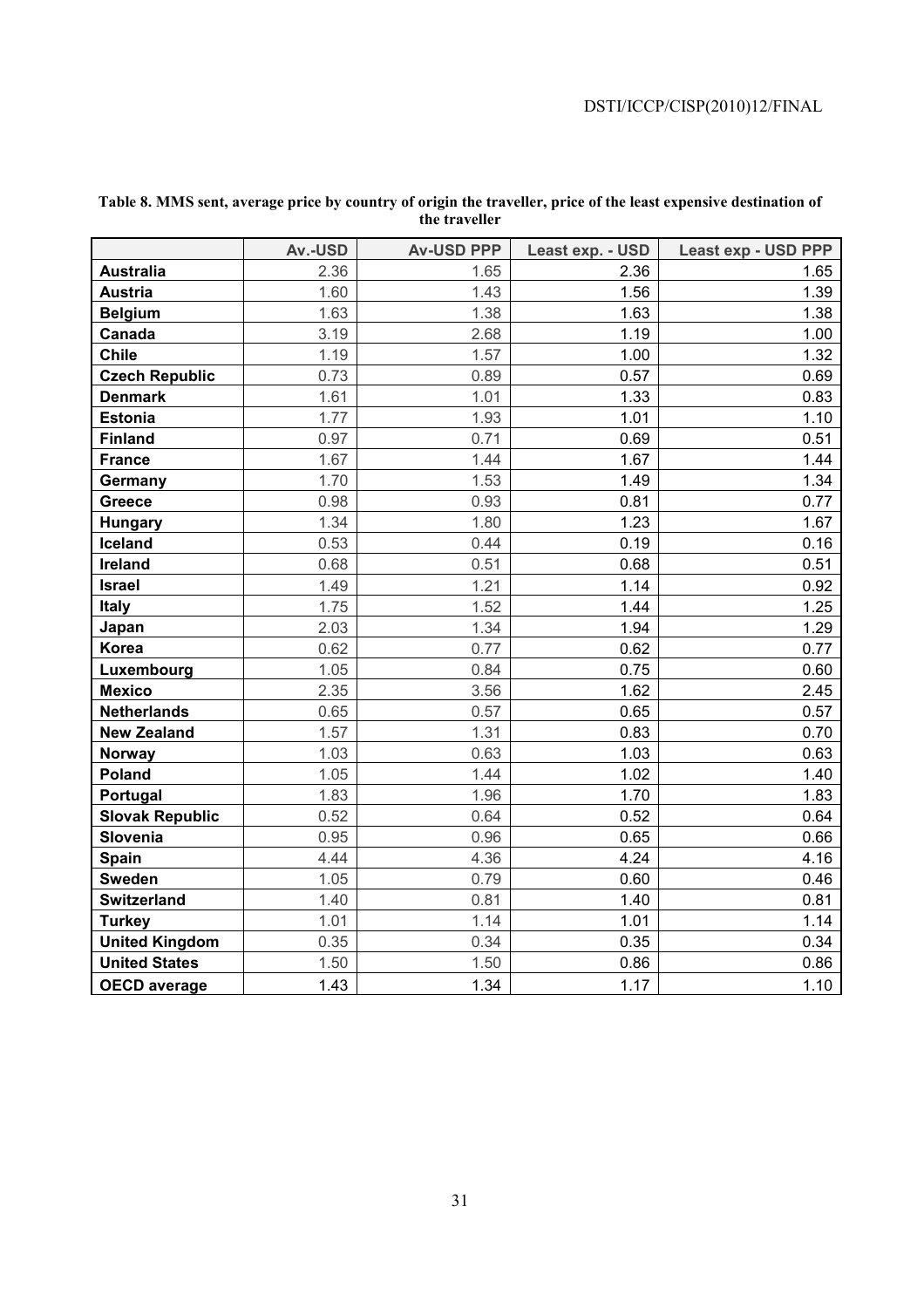|                        | Av.-USD | <b>Av-USD PPP</b> | Least exp. - USD | <b>Least exp - USD PPP</b> |
|------------------------|---------|-------------------|------------------|----------------------------|
| <b>Australia</b>       | 0.94    | 0.65              | 0.94             | 0.65                       |
| <b>Austria</b>         | 0.62    | 0.55              | 0.58             | 0.52                       |
| <b>Belgium</b>         | 1.14    | 0.97              | 1.14             | 0.97                       |
| Canada                 |         |                   |                  |                            |
| <b>Chile</b>           | 1.19    | 1.57              | 1.00             | 1.32                       |
| <b>Czech Republic</b>  | 0.00    | 0.00              | 0.00             | 0.00                       |
| <b>Denmark</b>         | 1.16    | 0.73              | 0.89             | 0.55                       |
| <b>Estonia</b>         | 0.79    | 0.86              | 0.46             | 0.50                       |
| <b>Finland</b>         | 0.64    | 0.47              | 0.35             | 0.26                       |
| <b>France</b>          | 0.52    | 0.45              | 0.52             | 0.45                       |
| Germany                | 0.49    | 0.44              | 0.25             | 0.23                       |
| Greece                 | 0.29    | 0.27              | 0.24             | 0.22                       |
| <b>Hungary</b>         | 0.00    | 0.00              | 0.00             | 0.00                       |
| Iceland                | 0.53    | 0.44              | 0.19             | 0.16                       |
| Ireland                | 0.00    | 0.00              | 0.00             | 0.00                       |
| <b>Israel</b>          | 0.96    | 0.78              | 0.60             | 0.49                       |
| <b>Italy</b>           | 0.00    | 0.00              | 0.00             | 0.00                       |
| Japan                  | 2.03    | 1.34              | 1.94             | 1.29                       |
| Korea                  | 0.61    | 0.76              | 0.40             | 0.50                       |
| Luxembourg             | 0.96    | 0.77              | 0.21             | 0.17                       |
| <b>Mexico</b>          | 1.30    | 1.97              | 0.45             | 0.68                       |
| <b>Netherlands</b>     | 0.00    | 0.00              | 0.00             | 0.00                       |
| <b>New Zealand</b>     | 1.21    | 1.01              | 0.47             | 0.39                       |
| <b>Norway</b>          | 0.41    | 0.25              | 0.41             | 0.25                       |
| Poland                 | 0.49    | 0.68              | 0.49             | 0.68                       |
| Portugal               | 0.65    | 0.70              | 0.65             | 0.70                       |
| <b>Slovak Republic</b> | 0.00    | 0.00              | 0.00             | 0.00                       |
| Slovenia               | 0.29    | 0.29              | 0.00             | 0.00                       |
| Spain                  | 3.01    | 2.96              | 2.70             | 2.65                       |
| <b>Sweden</b>          | 0.86    | 0.65              | 0.42             | 0.32                       |
| <b>Switzerland</b>     | 1.40    | 0.81              | 1.40             | 0.81                       |
| <b>Turkey</b>          | 0.40    | 0.45              | 0.40             | 0.45                       |
| <b>United Kingdom</b>  | 0.00    | 0.00              | 0.00             | 0.00                       |
| <b>United States</b>   | 1.27    | 1.27              | 0.29             | 0.29                       |
| <b>OECD</b> average    | 0.73    | 0.67              | 0.53             | 0.47                       |

### **Table 9. MMS received, average price by country of origin of the traveller, price of the least expensive destination of the traveller**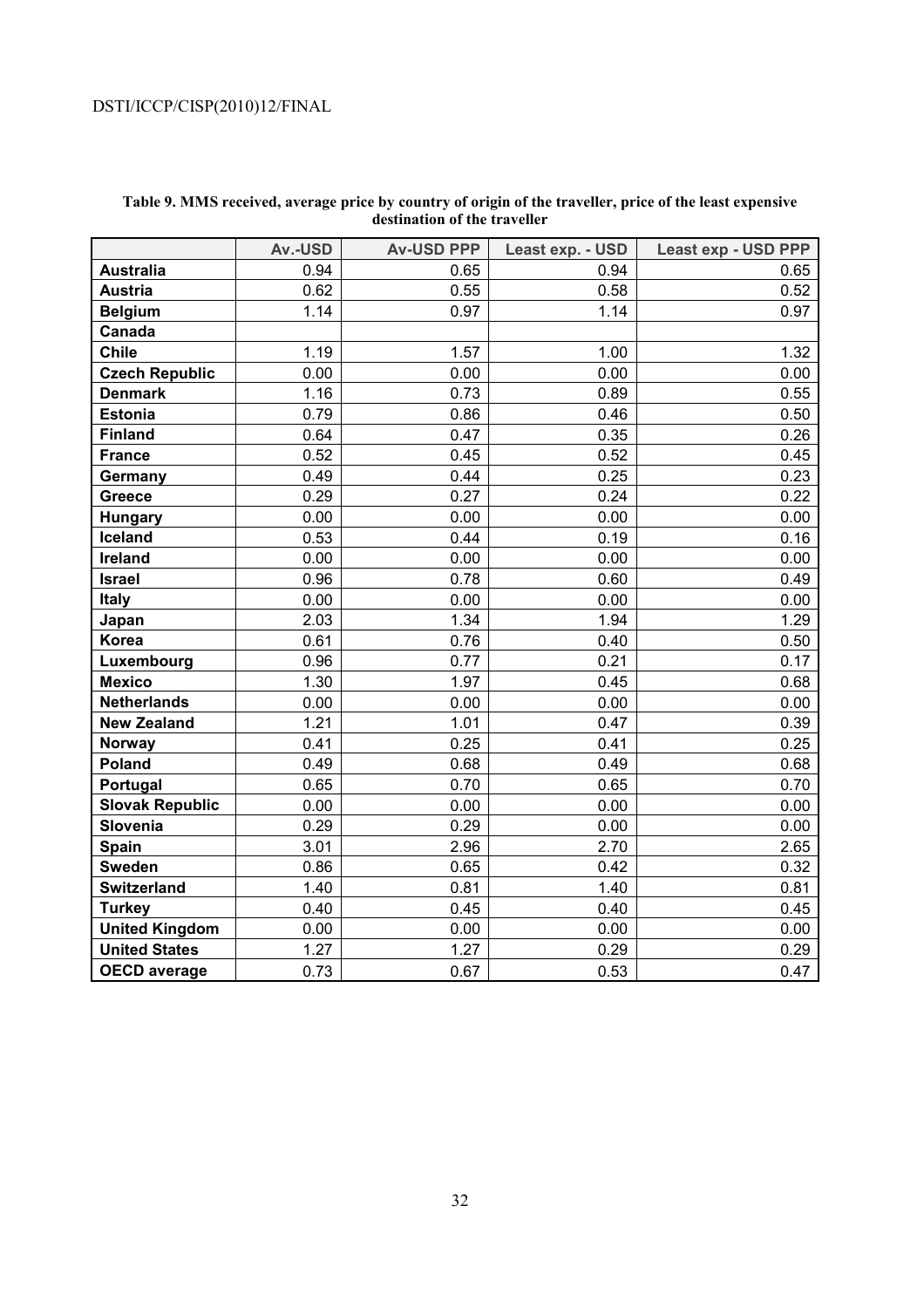|                        |                          | <b>PPP</b> rate |
|------------------------|--------------------------|-----------------|
|                        | <b>Exchange rate USD</b> | (September      |
|                        | (September 2010)         | 2010)           |
| <b>Australia</b>       | 1.069                    | 1.528           |
| Austria                | 0.765                    | 0.857           |
| <b>Belgium</b>         | 0.765                    | 0.903           |
| Canada                 | 1.033                    | 1.229           |
| <b>Chile</b>           | 493.93                   | 375.39          |
| <b>Czech Republic</b>  | 18.901                   | 15.499          |
| <b>Denmark</b>         | 5.703                    | 9.124           |
| <b>Estonia</b>         | 11.983                   | 11.024          |
| <b>Finland</b>         | 0.765                    | 1.041           |
| <b>France</b>          | 0.765                    | 0.888           |
| Germany                | 0.765                    | 0.849           |
| Greece                 | 0.765                    | 0.803           |
| <b>Hungary</b>         | 216.22                   | 160.003         |
| <b>Iceland</b>         | 116.791                  | 138.981         |
| <b>Ireland</b>         | 0.765                    | 1.018           |
| <b>Israel</b>          | 3.738                    | 4.597           |
| Italy                  | 0.765                    | 0.880           |
| Japan                  | 84.385                   | 127.422         |
| <b>Korea</b>           | 1,163                    | 930.352         |
| Luxembourg             | 0.765                    | 0.956           |
| <b>Mexico</b>          | 12.861                   | 8.488           |
| <b>Netherlands</b>     | 0.765                    | 0.865           |
| <b>New Zealand</b>     | 1.378                    | 1.653           |
| Norway                 | 6.06                     | 9.817           |
| Poland                 | 3.032                    | 2.213           |
| Portugal               | 0.765                    | 0.712           |
| <b>Slovak Republic</b> | 0.765                    | 0.620           |
| Slovenia               | 0.765                    | 0.758           |
| <b>Spain</b>           | 0.765                    | 0.780           |
| <b>Sweden</b>          | 7.064                    | 9.324           |
| <b>Switzerland</b>     | 1.002                    | 1.724           |
| <b>Turkey</b>          | 1.492                    | 1.328           |
| <b>United Kingdom</b>  | 0.642                    | 0.668           |
| <b>United States</b>   | 1                        | 1               |

**Table 10. Exchange rate and PPP rate utilised for calculations**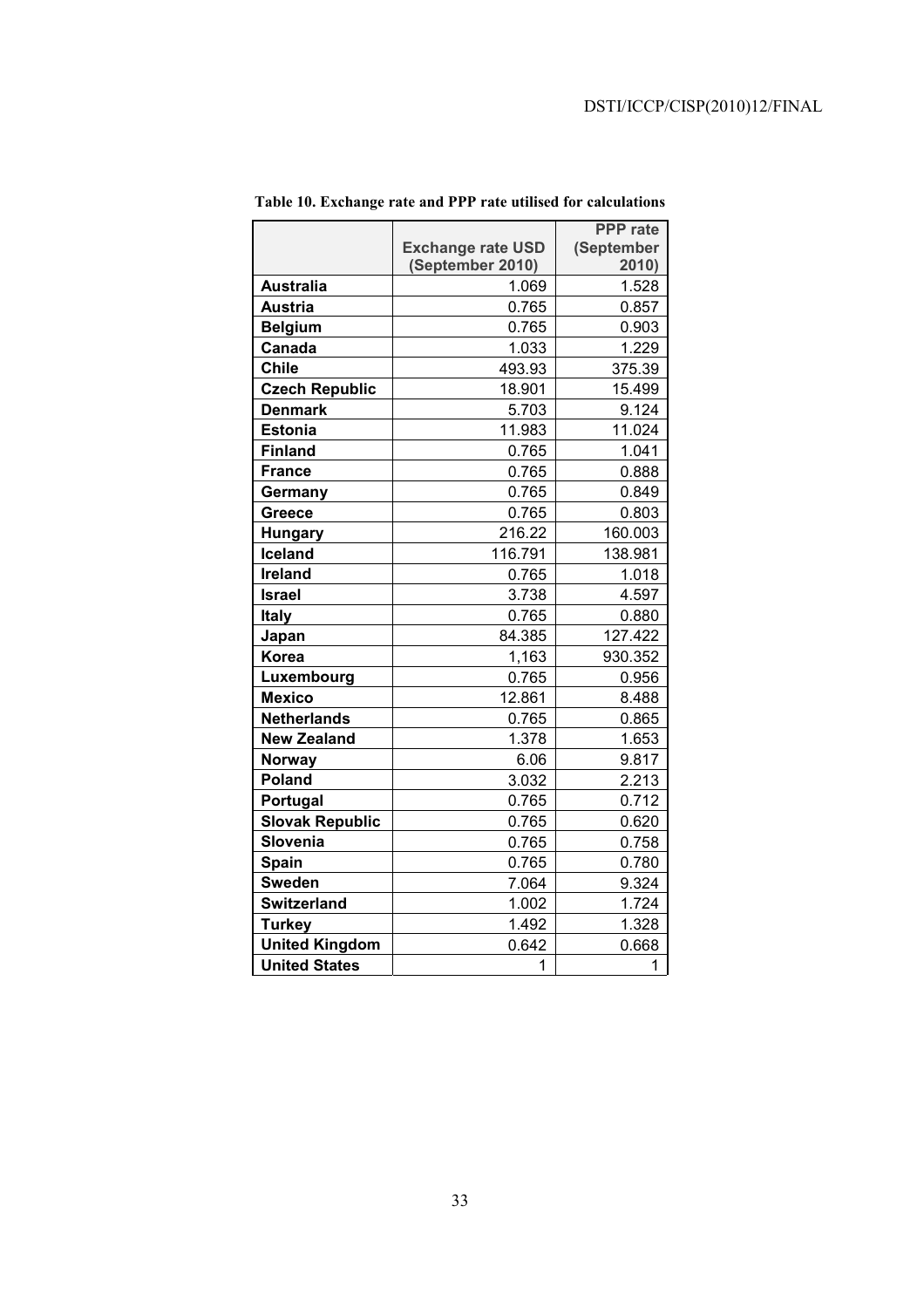1

### **NOTES**

 OECD (2009), "*International Mobile Roaming Charging in the OECD Area*", DSTI/ICCP/CISP(2009)8/FINAL, Directorate for Science, Technology and Industry, OECD, Paris, *http://www.oecd.org/dataoecd/41/40/44381810.pdf.*

OECD (2009a), "*International Mobile Roaming Services: Analysis and Policy Recommendations*", DSTI/ICCP/CISP(2009)12/FINAL, Directorate for Science, Technology and Industry, OECD, Paris, *http://www.oecd.org/officialdocuments/displaydocumentpdf?cote=dsti/iccp/cisp(2009)12/final&doclangua ge=en*

- <sup>2</sup> *http://www.nbr.co.nz/article/telecom-faced-with-med-investigation-unveils-1mb-aussie-roaming-deal-132939, http://www.guardian.co.uk/money/2010/feb/21/broadband-dongle-roaming-bill-shock*
- 3 BEREC Benchmark Data Report for January-June 2010, *http://www.erg.eu.int/doc/berec/bor\_10\_50.pdf*
- 4 "Regulation (EC) No 717/2007 of the European Parliament and of the Council of 27 June 2007 on roaming on public mobile telephone networks within the Community"

*http://eur-lex.europa.eu/LexUriServ/LexUriServ.do?uri=OJ:L:2007:171:0032:0040:EN:PDF* .

 "Regulation (EC) No 544/2009 of the European Parliament and of the Council of 18 June 2009 amending Regulation (EC) No 717/2007 on roaming on public mobile telephone networks within the Community and Directive 2002/21/EC on a common regulatory framework for electronic communications networks and services"

*http://eur-lex.europa.eu/LexUriServ/LexUriServ.do?uri=OJ:L:2009:167:0012:0023:EN:PDF* 

 $5\alpha$  " Commission Recommendation of 17 December 2007 on relevant product and service markets within the electronic communications sector susceptible to ex-ante regulation in accordance with Directive 2002/21/EC of the European Parliament and of the Council on a common regulatory framework for electronic communications networks and services",

*http://eur-lex.europa.eu/LexUriServ/site/en/oj/2007/l\_344/l\_34420071228en00650069.pdf* 

- 6 BEREC Benchmark Data Report for January-June 2010, *http://www.erg.eu.int/doc/berec/bor\_10\_50.pdf*
- 7 COM(2010)356 FINAL, "Communication from the Commission to the European Parliament, the Council, the European Economic and Social Committee and the Committee of the Regions, on the interim report on the state of development of roaming services within the European Union", *http://ec.europa.eu/information\_society/activities/roaming/docs/interim\_report2010.pdf*
- 8 According to available evidence provided by some governments:
	- More than 80% of international outbound travel of European citizens is to European destinations.
	- The top three destinations for Japanese visitors were China (3.3 million), South Korea (3 million) and the